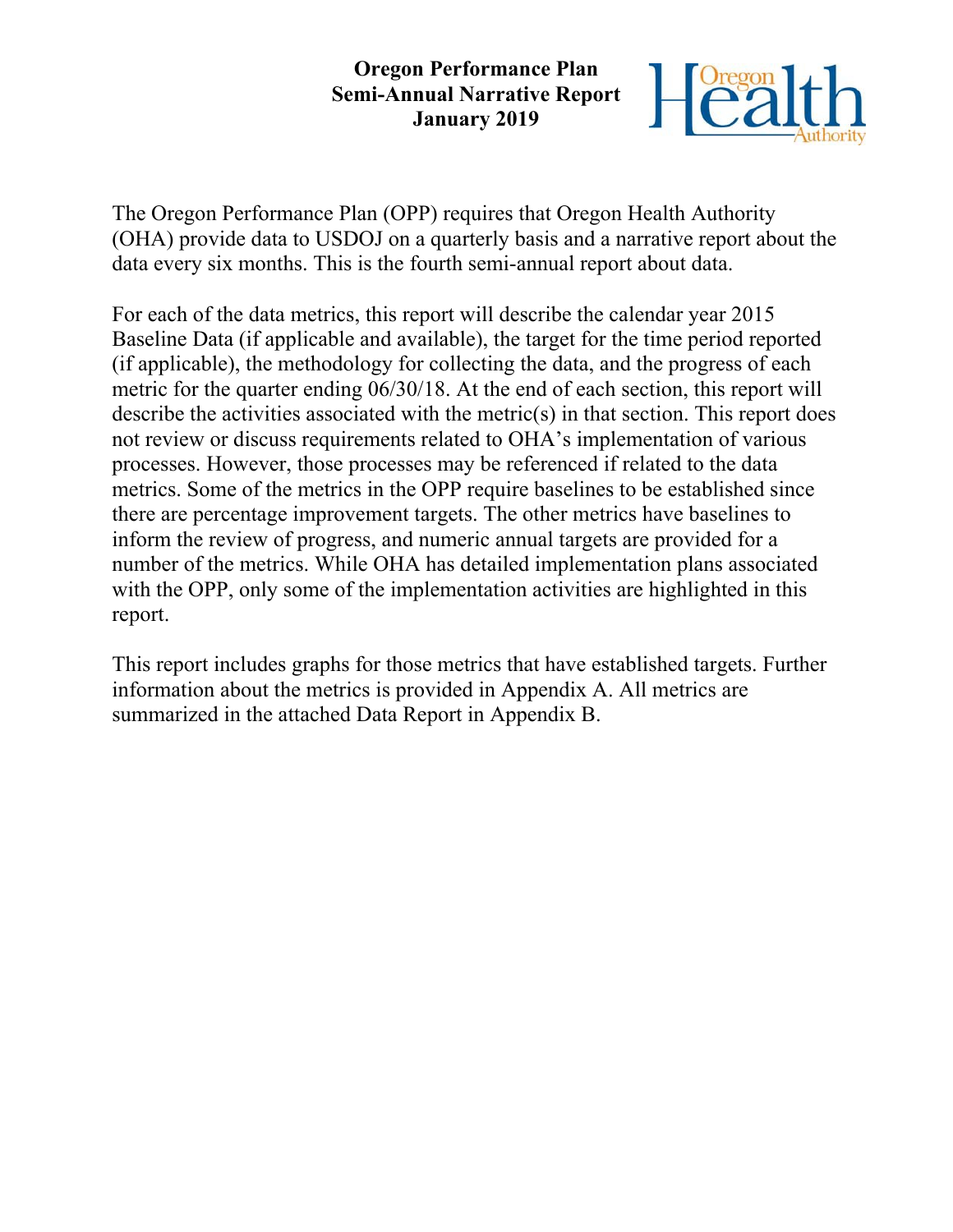## **Assertive Community Treatment (ACT)**

## *#1 (a-b) Number Served with ACT*



#### Baseline (Calendar Year 2015)

As of the end of calendar year 2015, 815 individuals were being served by ACT.

#### Comments on Methodology

The data regarding ACT services is received via quarterly reports from providers, via the Oregon Center of Excellence for ACT (OCEACT). OHA will identify the number of individuals served at the end of each fiscal year to determine if the performance outcome has been achieved.

#### Comment on Progress

Pursuant to the OPP, OHA will increase the number of individuals with SPMI served by ACT teams. OHA will provide ACT services to everyone who is referred to and eligible for ACT and will meet a metric so that 2,000 individuals will be served by the end of fiscal year two (June 30, 2018). As of 6/30/18, a total of 1,248 individuals were being served by ACT, an increase of 50% over the baseline year, but short of the year two target by 752. Growth in ACT numbers has remained level for the last four quarters of reporting.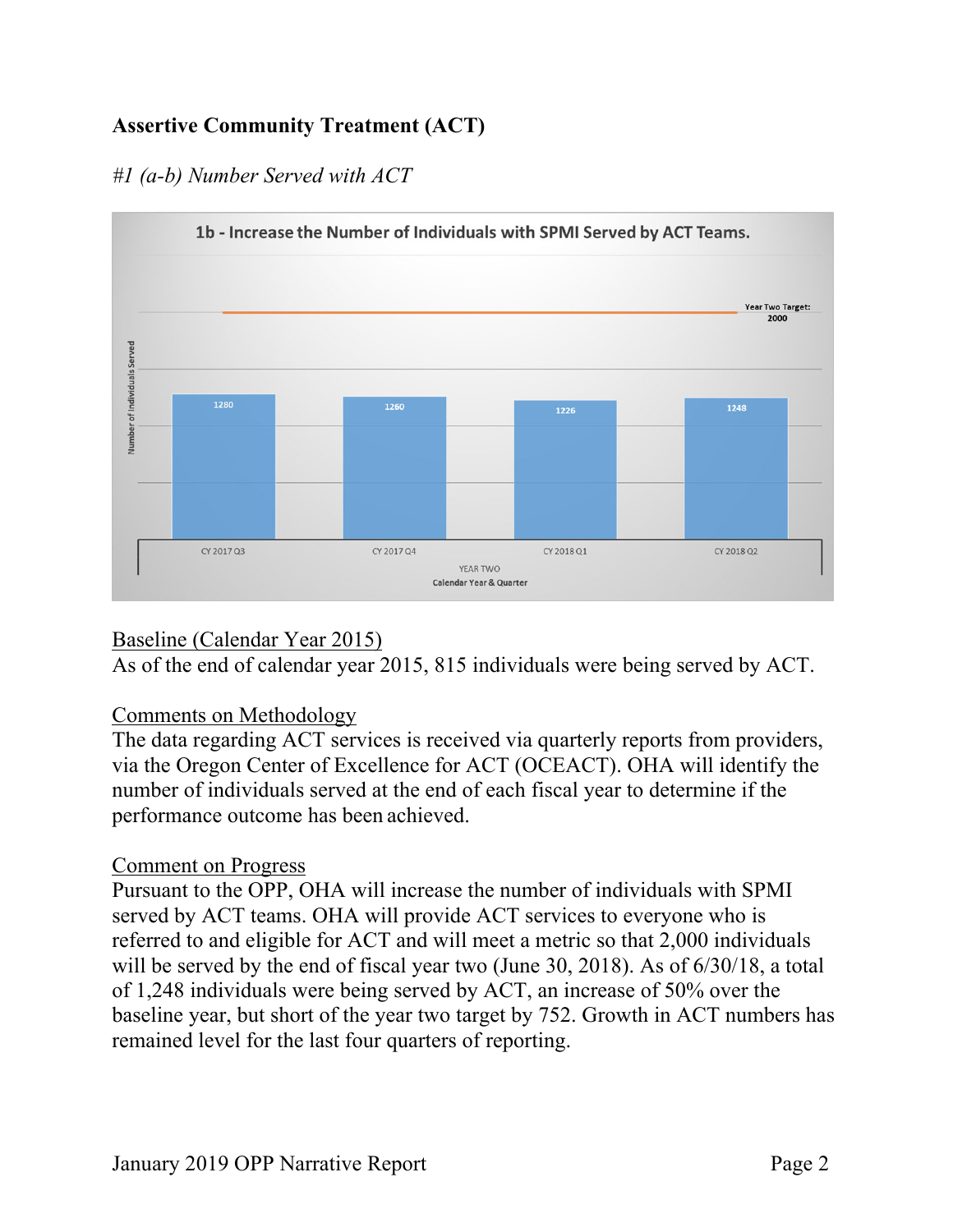#### Activities Associated with Metric

OHA has taken several steps to address growth in ACT numbers. OHA is partnering with OCEACT to ensure individuals eligible for ACT services receive ACT services.

The Coordinated Care Organization 2019 Contract, effective January 1, 2019, better identifies CCO responsibilities regarding providing ACT to all eligible individuals. It reads:

*Contractor shall:* 

- *(1) Ensure Members with SPMI are assessed to determine eligibility for ACT.*
- *(2) Ensure ACT services are provided for all adult Members with SPMI who are referred to and eligible for ACT services. Related provisions: OAR 309-019-0105 and 309-019-0225 through 309-019-0255.*
- *(3) Ensure additional ACT capacity is created to serve adult Members with SPMI as services are needed. When ten (10) or more of Contractor's adult Members with SPMI in Contractor's Service Area are on a waitlist to receive ACT for more than thirty (30) days, without limiting other Contractor solutions, additional capacity may be created by either increasing existing ACT team capacity to a size that is still consistent with Fidelity standards or by adding additional ACT teams. If contractor lacks qualified providers to provide ACT services, Contractor shall consult with OHA and develop a plan to develop additional qualified providers.*
- *(4) Ensure all denials of ACT services for all adult Members with SPMI are based on established criteria and are recorded and compiled in a manner that allows denials to be accurately reported out.*
- *(5) Follow the Notice of Adverse Benefit Determination process for all denials of ACT services for adult Members with SPMI.*

OHA has worked with the CCOs in understanding this responsibility by revising Oregon Administrative Rules, speaking specifically about ACT at the Rules Advisory Committee which included CCOs, and discussion during the CCO Behavioral Health Directors quarterly meeting. OHA will continue to work with CCOs and will be providing additional guidance documents in the coming weeks.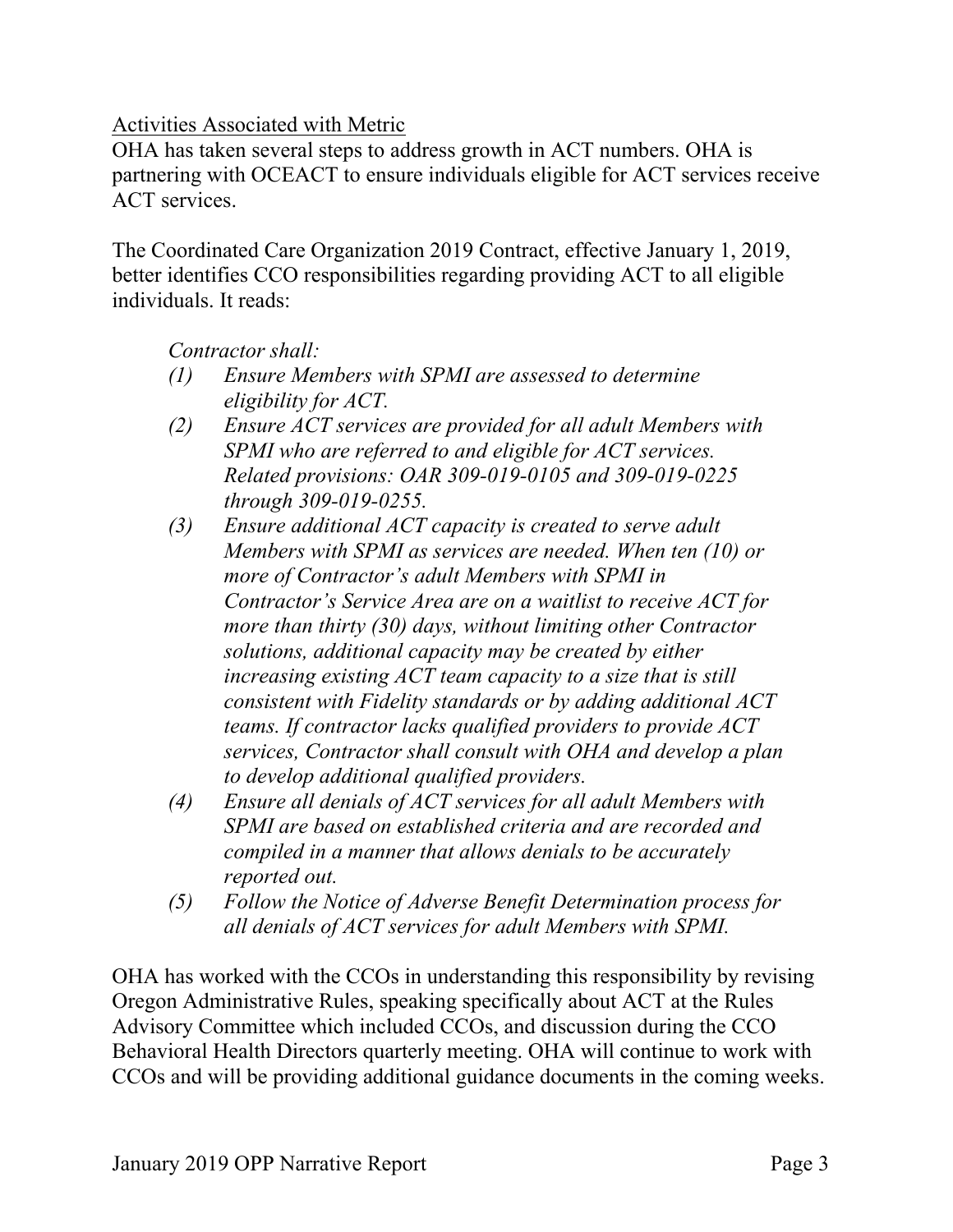## **Crisis Services**



## *#7 (a-b) Number Served with Mobile Crisis*

## Baseline (Calendar Year 2015)

As of the end of calendar year 2015, a total of 3,150 individuals received mobile crisis services.

#### Comments on Methodology

OHA captured mobile crisis services through 3/31/1/, utilizing the Measures and Outcomes Tracking System (MOTS). Beginning 4/1/18, OHA is collecting data for mobile crisis via a quarterly reporting template. This allows for tracking response times and dispositions. This also ensures we are counting only the data for mobile crisis responses that occur in the community and not in Emergency Departments (ED) or other settings not considered to be a mobile response. The number of individuals receiving these services in both methodologies is unduplicated. For instance, if the same individual received mobile crisis services multiple times through the year, they are still only counted as one. The metric for individuals receiving mobile crisis services is based on a rolling 12 month period, whereas the response times and dispositions are reported quarterly.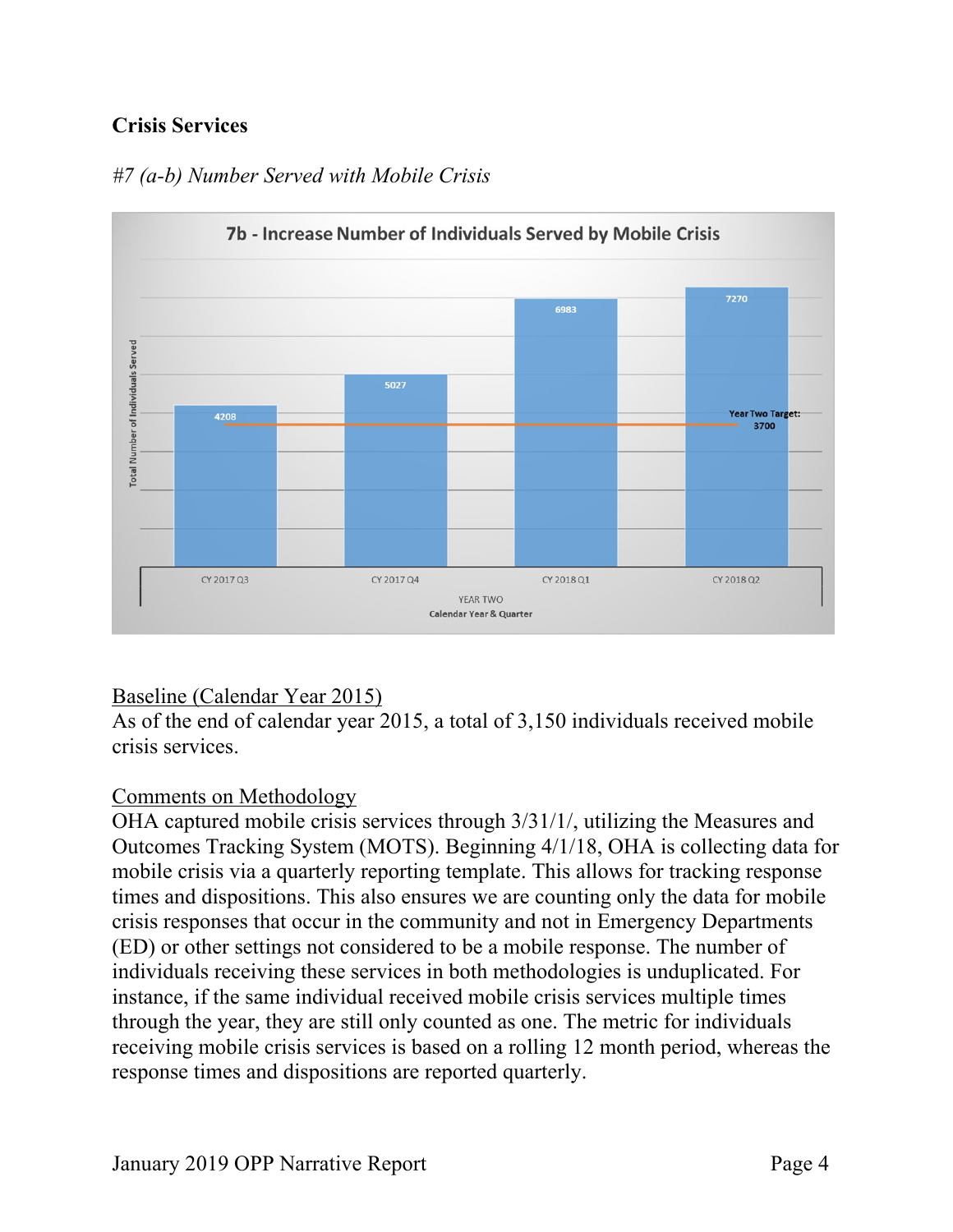#### Comment on Progress

Pursuant to the OPP, OHA will increase the number of individuals served with mobile crisis services, so that during fiscal year two (July l, 2017 to June 30, 2018), 3,700 people will be served by mobile crisis. There were 7,270 individuals who received mobile crisis services during the quarter ending 6/30/18. This is 3,570 over the target of 3,700.

#### Activities Associated with Metric

The 2017 Legislature allocated \$15 million to OHA to address the goals of the Oregon Performance Plan. OHA utilized \$10 million of the \$15 million to increase mobile crisis services to address statewide coverage. The funding has been allocated through the County Financial Assistance Agreement (CFAA). All counties now have mobile crisis programs in place.

*#8 (c) The Number of Dispositions resulting in Stabilization in a Community Setting Rather than Arrest, ED, or Admission to Acute Care* 

Dispositions following a mobile crisis response for October 2017 through June 2018 are indicated in the graph below. The graph indicates a majority of individuals are stabilized and remain in the community following a mobile crisis service.

|                                                | Oct-Dec '17 | Jan-Mar '18 | Apr-Jun '18 |
|------------------------------------------------|-------------|-------------|-------------|
| Acute Care (#)                                 | 169         | 205         | 105         |
| ➡Arrest (#)                                    | 22          | 26          | 31          |
| -Emergency Department (#)                      | 349         | 270         | 454         |
| $\longrightarrow$ Remained in Community $(\#)$ | 2401        | 2014        | 2021        |
| Other or N/A (#)                               | 155         | 1038        | 113         |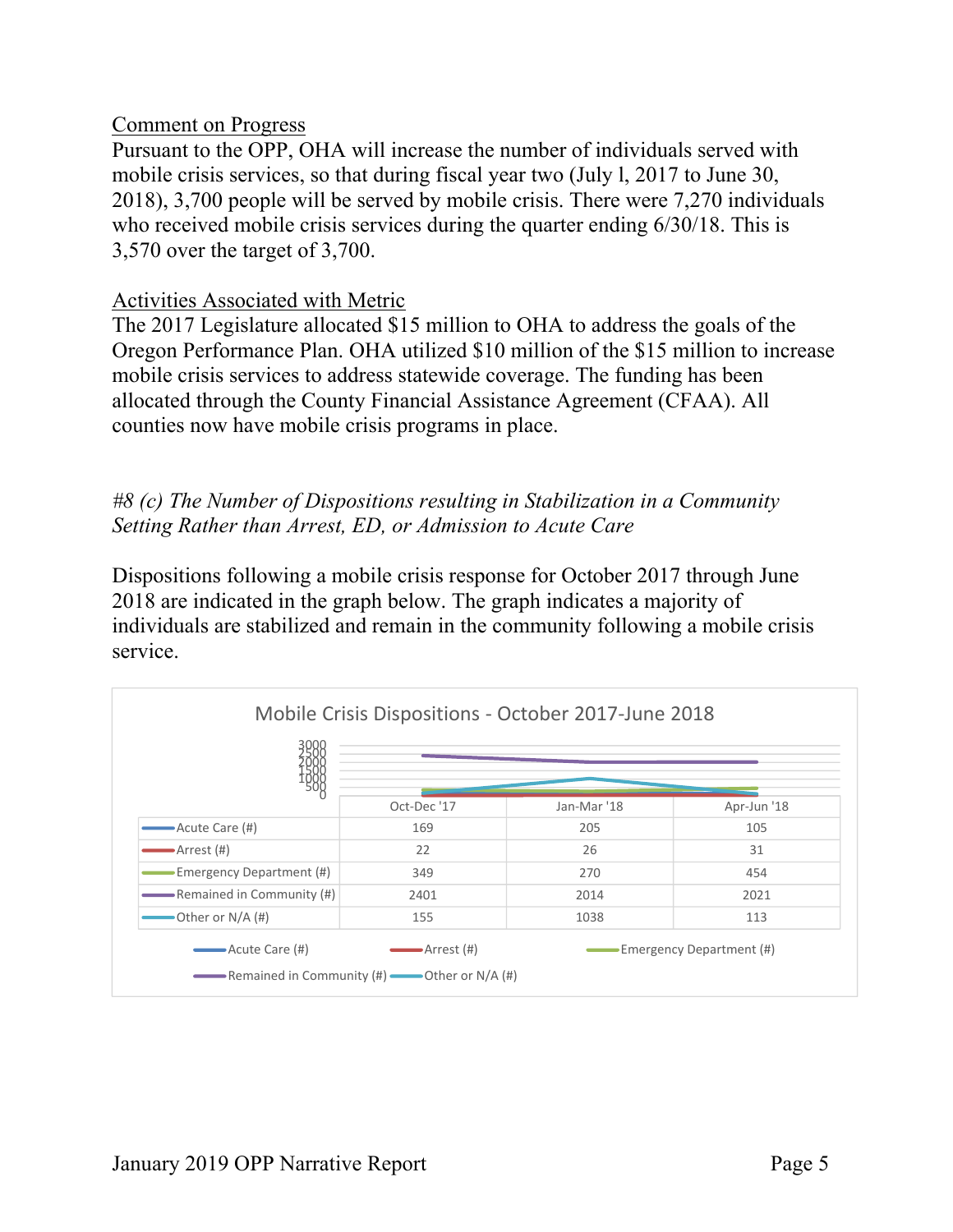## Supported Housing



## *#14 (a-c) Number Living in Supported Housing*

## Baseline (Calendar Year 2015)

As of the end of calendar year 2015, there were 442 individuals living in Supported Housing.

#### Comments on Methodology

Supported Housing is calculated using a combination of Supported Housing units developed and occupied and individuals receiving rental assistance in existing affordable housing units that meet the definition of Supported Housing. The Rental Assistance provider reporting requirements were enhanced this year to distinguish individuals in Supported Housing and those in Supportive Housing. For the Rental Assistance Program, although data are collected on both Supported and Supportive Housing, only the Supported Housing is counted. This is then combined with additional units of Supported Housing that have been developed and in which adults with SPMI are living for a combined overall count.

#### Comments on Progress

Pursuant to the OPP, OHA's housing efforts will include an increase in the number of individuals with SPMI in Supported Housing, in fiscal year two (July 1, 2017 to June 30, 2018), so that at least 1,355 individuals will live in Supported Housing.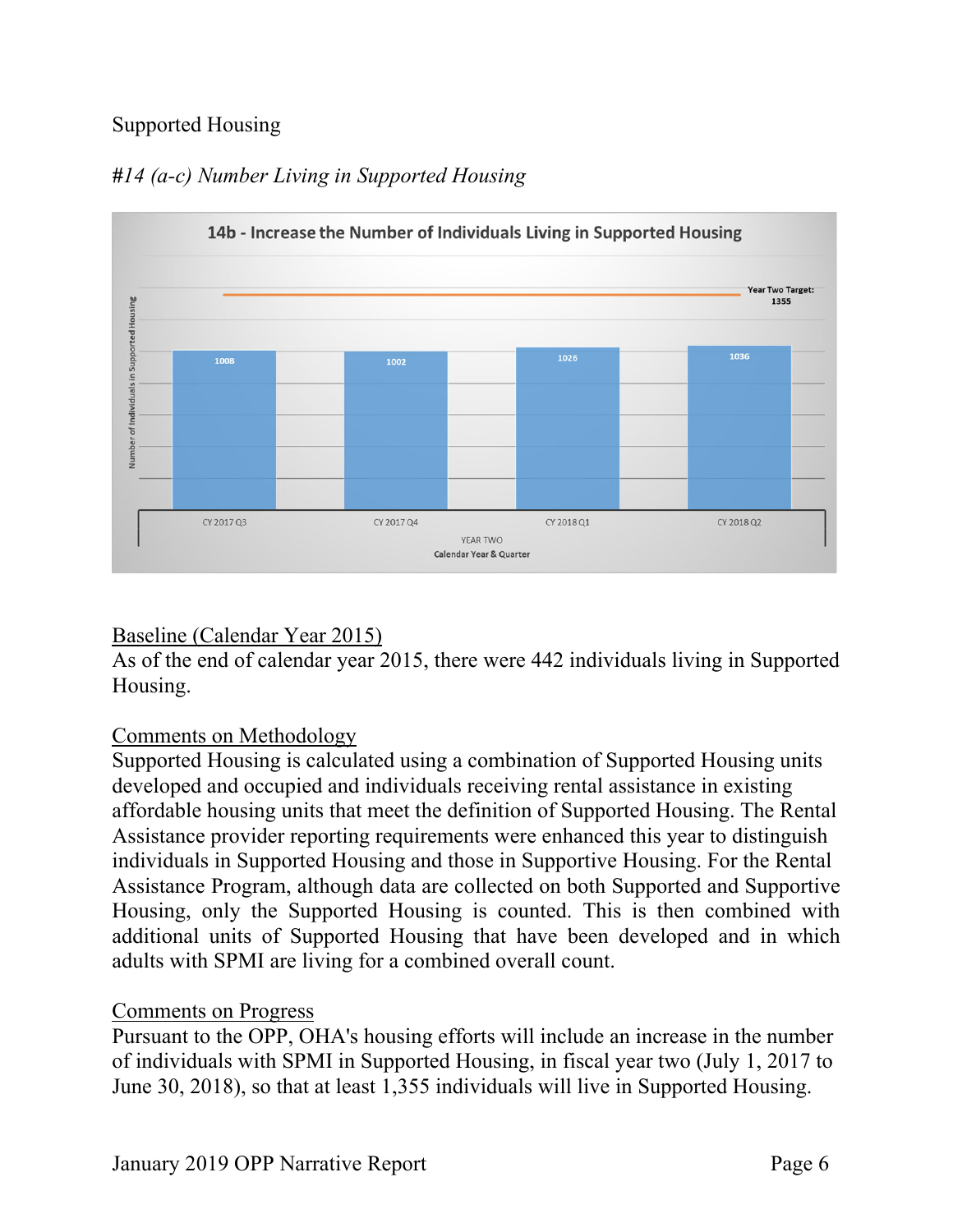As of 6/30/18 there were 1,036 individuals residing in Supported Housing. OHA is 319 short of the goal.

OHA also tracks the number of individuals with SPMI receiving Supportive Housing, applying the definition for that term found in the November 2012 letter of agreement with USDOJ. Supportive Housing is another form of housing support provided for the SPMI population. As of 6/30/19, there were 1,415 individuals with SPMI living in Supportive Housing in addition to those living in Supported Housing.

OHA is also maintaining an inventory of affordable housing statewide, available at http://www.oregon.gov/oha/amh/Pages/affordable\_housing.aspx. As of the end of calendar year 2018, there were 54.691 units of affordable housing throughout Oregon.

#### Activities Associated with Metric(s)

OHA continues to work with Oregon Housing and Community Services (OHCS) to increase Supported and Supportive Housing opportunities for both individuals with SPMI and individuals with substance use disorder (SUD). Using competitive funding rounds, as of July 2018, OHCS in collaboration with OHA has obligated a total of \$13.2 million of the \$20 million provided to OHCS by the 2015 Legislature for development of Supported and Supportive Housing. The most recent round of Notice of Funding Availability was veteran focused. OHCS Mental Health Housing Funds (MHHF) totaling \$700,000 were awarded to three SUD projects serving Veterans. However, no applications for projects to serve Veterans with SPMI were submitted for consideration.

Additionally, OHA and OHCS brokered an agreement to braid \$2.5 million of OHCS's MHHF into OHA's Community Mental Health Housing Trust Funds and Mental Health Services Funds to increase the supply of Supported and Supportive Housing. OHA released two applications with the combined OHCS and OHA funds in May 2018. A combined total of \$5,060,000 was made available in two separate applications, one for rental housing to serve individuals with SUD and one for rental housing to serve people with SPMI. This application described the importance of integrated (Supported) housing and incented it over Supportive Housing by awarding a higher unit subsidy. In September 2018, OHA made awards to eight housing development projects serving individuals with SPMI that will offer 91 rental units. Awards were also made to three housing development projects serving individuals with SUD that will offer ten rental units.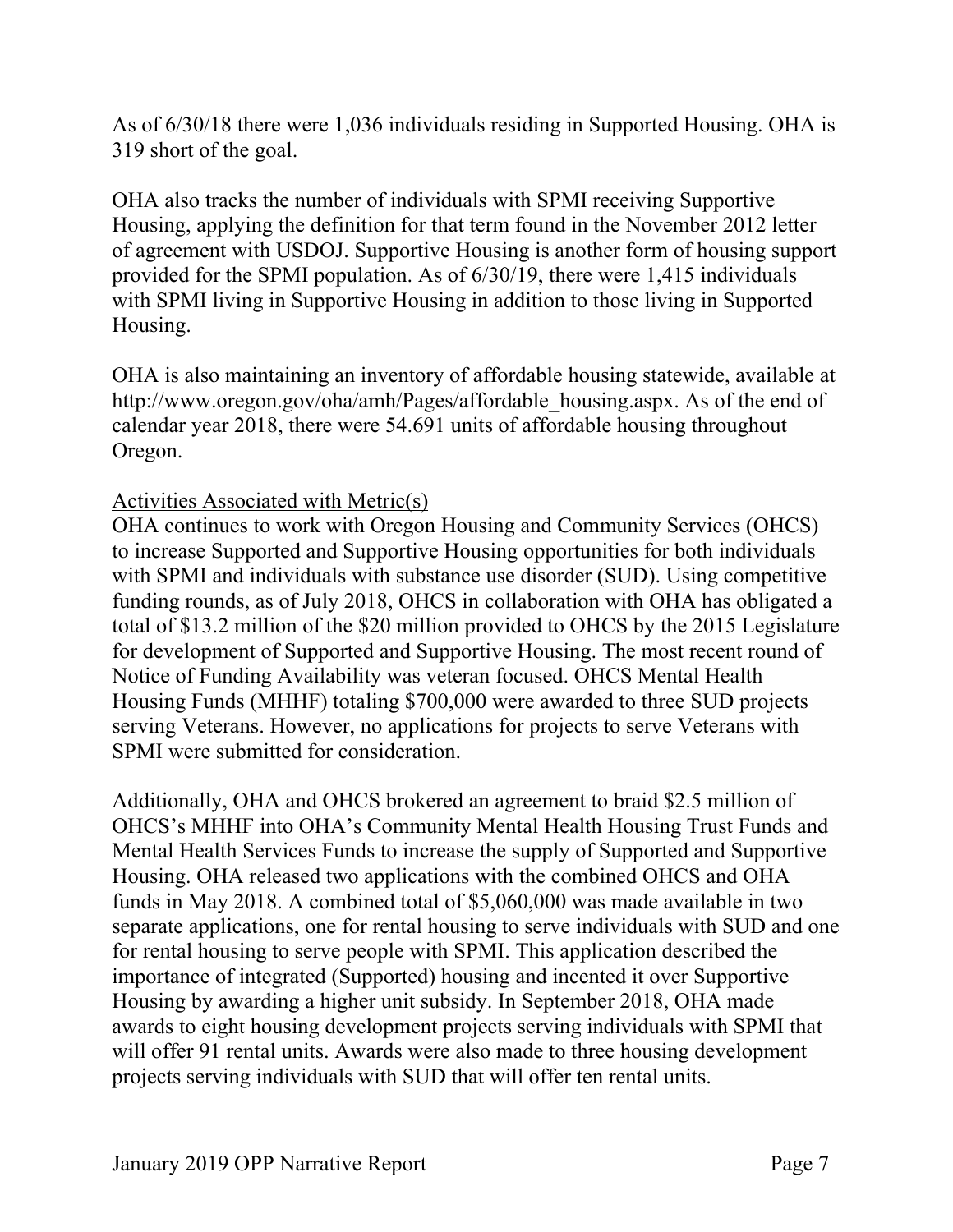## **Peer Delivered Services (PDS)**



*#16 (a-b) Number Served with Peer Delivered Services* 

## Baseline (Calendar Year 2015)

A total of 2,156 individuals received Peer Delivered Services (PDS) in the calendar year 2015.

Comments on Methodology

OHA continues to capture PDS utilizing the Medicaid Management Information System (MMIS) as agreed upon with USDOJ, and stated in the OPP. Comments on Progress

Pursuant to the OPP, OHA will increase the availability of PDS, in that by the end of fiscal year two (June 30, 2018), OHA will increase the number of individuals who are receiving PDS by an additional 20% more than the actual number at the end of fiscal year one, that is, the higher number of 3,456 individuals. As of 6/30/18, there were 3,775 individuals who received PDS. OHA has exceeded the year two target by 319.

## Activities Associated with Metric(s)

OHA continues to work across stakeholder groups to increase opportunities for education regarding PDS and its outcomes.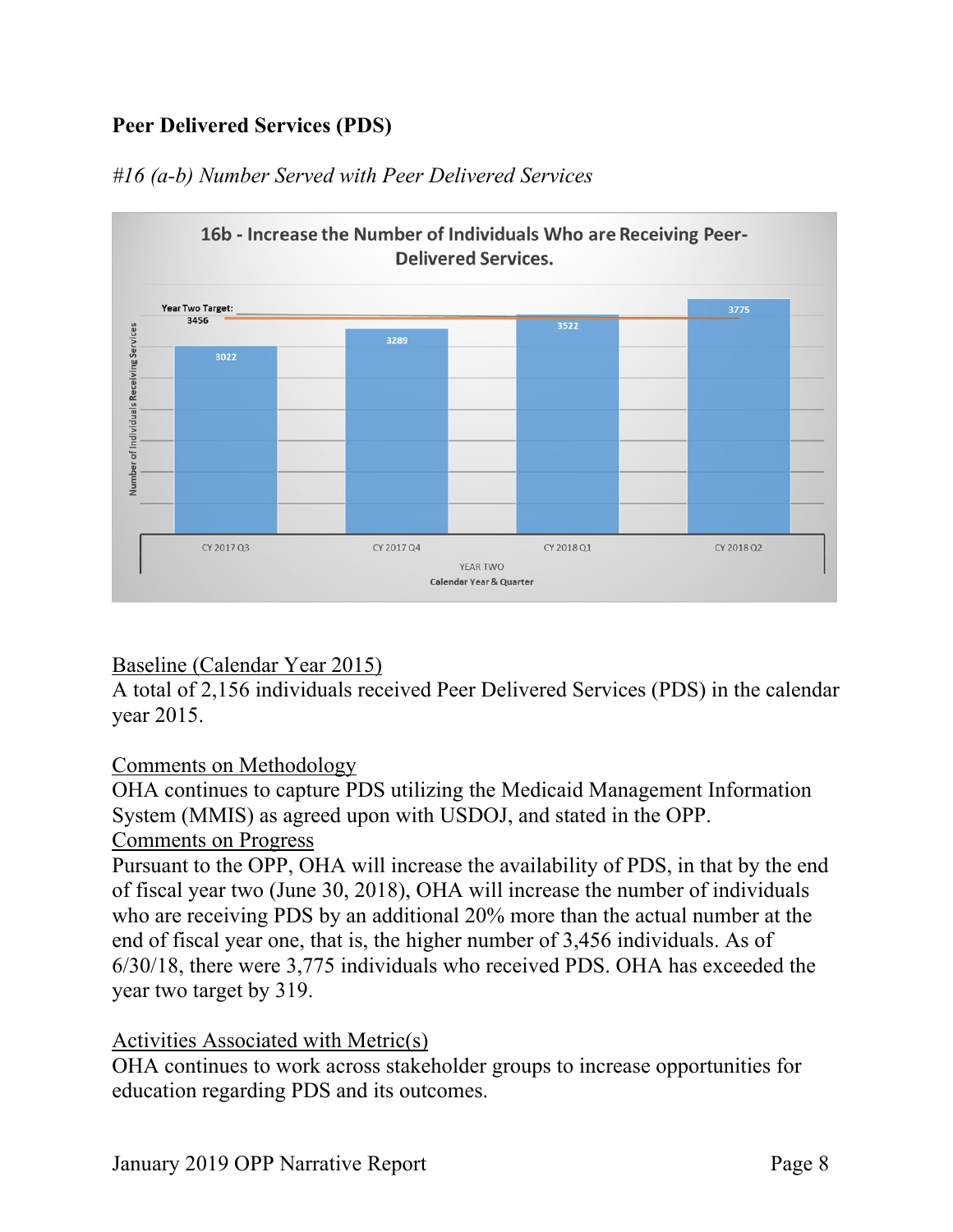## **Oregon State Hospital (OSH)**





#### Baseline (Calendar Year 2015)

The cumulative percentage of civilly committed patients discharged within 30 days of being placed on the Ready to Transition (RTT) list was 51.7% for the 12-month period ending December 31, 2015. This includes one individual who was discharged shortly after the 30 days due to a weekend/holiday.

#### Comments on Methodology

In order to provide the most accurate RTT data possible, a new tracking system was developed and implemented as part of the OSH Electronic Health Record (Avatar) on July 1, 2016.

#### Comments on Progress

The OPP goal is that by the end of fiscal year two (June 30, 2018), 85% of individuals who are RTT will be discharged within 25 calendar days of placement on that list. As of 6/30/18, the cumulative percentage of those discharged within 25 days of being placed on the RTT list was 48.4%.

Efforts to address the shortfall on OSH metrics are addressed below, in the section "Activities Associated with Metric(s)."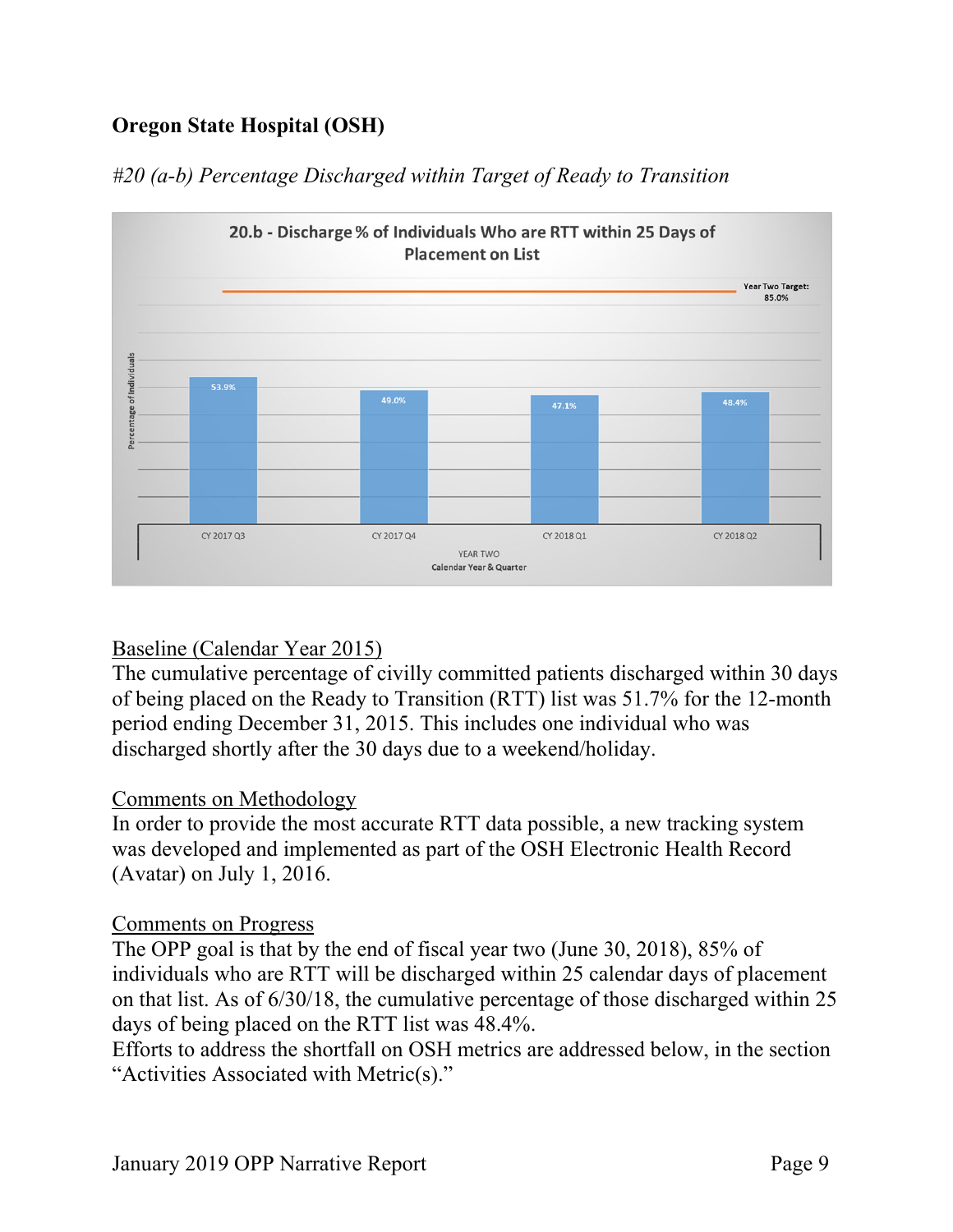There was one discharge that was extended to, and occurred on, the business day following a weekend day or holiday.



*#24 Percentage Discharged within 120 Days* 

## Baseline (Calendar Year 2015)

For calendar year 2015, the percentage of discharges within 120 days of being admitted to OSH was 37.9%.

#### Comments on Methodology

The percentage is calculated taking the number of individuals who are civilly committed, pursuant to the OPP, who were discharged within 120 days of admission, divided by the total number of individuals who are civilly committed and were discharged.

#### Comments on Progress

As of 6/30/18, the cumulative percentage of discharges within 120 days of admission was 54.1%.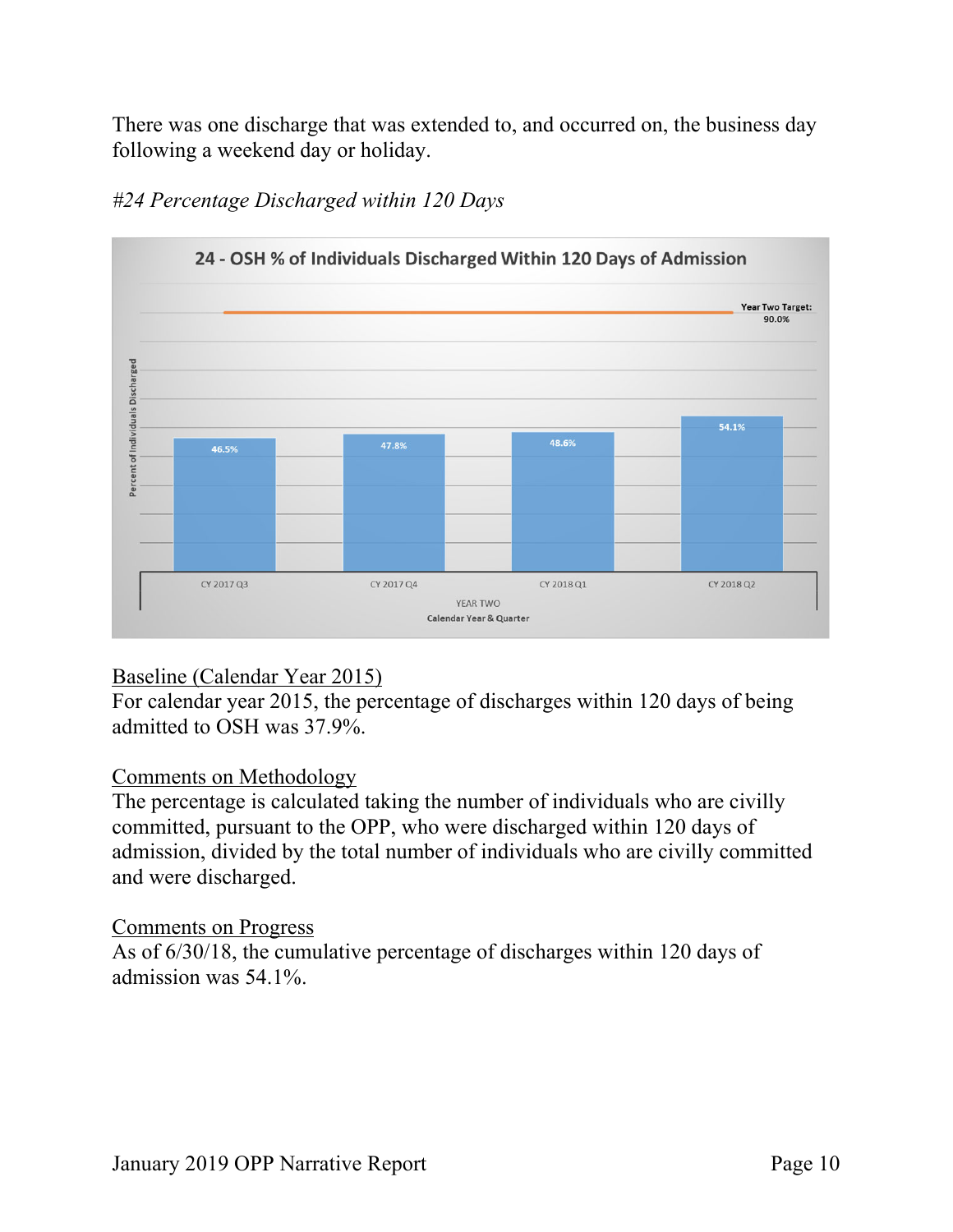Activities Associated with Metric(s)

OHA is taking many steps to address discharges.

On 01/04/19, OHA filed temporary Oregon Administrative Rules 309-091-0000 through 309-091-0050, State Hospital Admissions and Discharges. These rules will ensure consistency in the application of criteria for admissions and discharges.

OSH and Health Systems Division (HSD) have been meeting directly with Acute Care Hospitals since 11/08/18 to provide training on these rules. Specifically, to assure the community and the hospital understand an OSH stay is an episode of care only and that discharge is to be planned from the beginning, and the community remains responsible for the individual's care and discharge.

To date, there have been eight trainings across Portland, Salem, Eugene, and Corvallis. There is another training scheduled for the end of February.

The CCO 2019 Contract, effective 1/1/19, better identifies CCO responsibilities related to individuals at OSH. It reads:

*Contractor shall:* 

- *(1) Coordinate with applicable Choice Contractors as needed regarding Oregon State Hospital discharges for all adult Members with SPMI.*
- *(2) Coordinate care for members receiving behavioral health treatment while admitted to the State hospital during discharge planning for the return to Home CCO when the patient has been deemed ready to transition.*
- *(3) Provide access to evidence-based intensive services for adult Members with SPMI discharged from Oregon State Hospital who refuse ACT services.*

OHA is currently revising the Choice contract for the 2019-2021 biennium to include the OPP fiscal year three metric which reads 90% of individuals who are RTT will be discharged within 20 calendar days of placement on that list.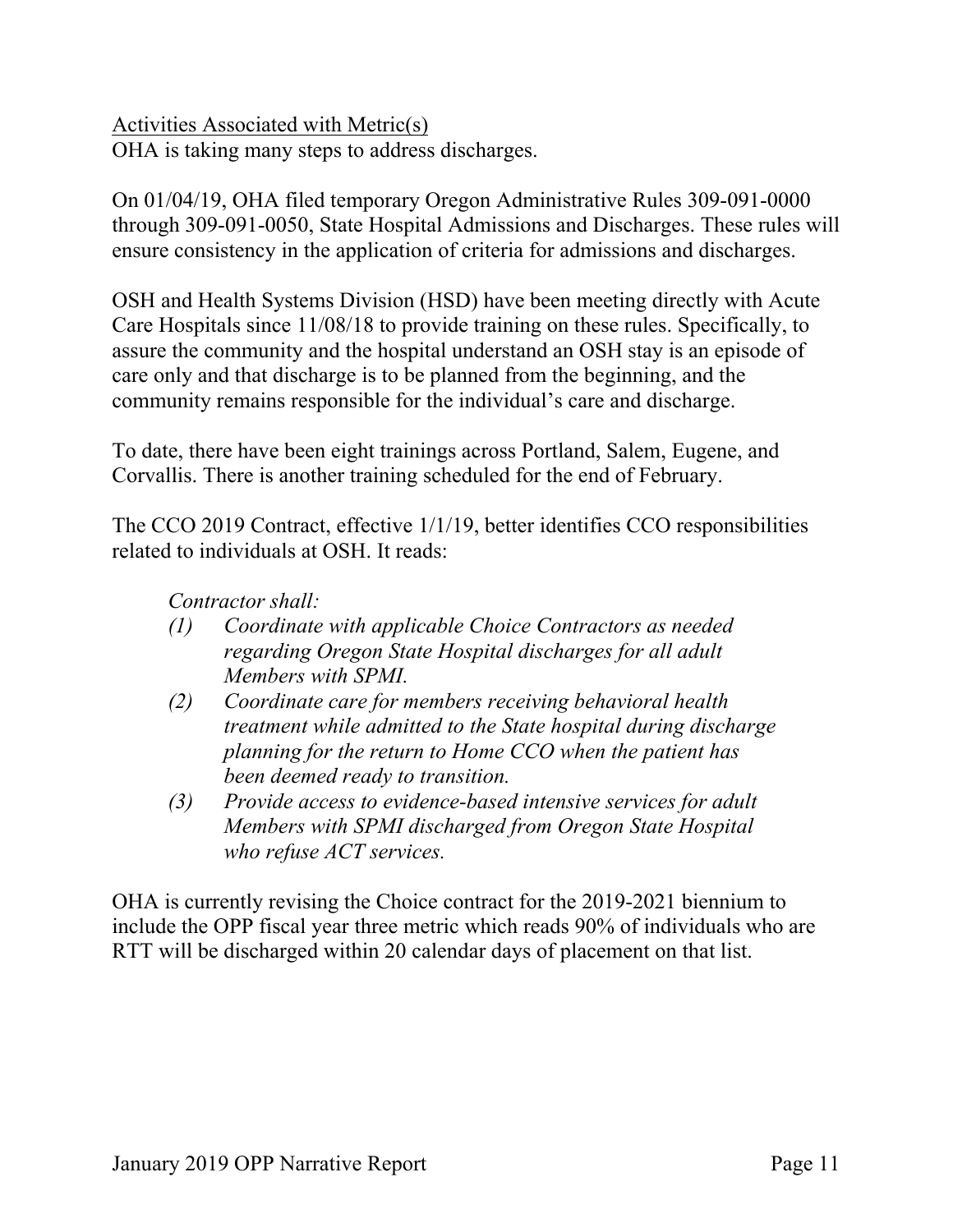As was provided in the January 2017 report, OHA is providing a "Point in Time" count of all civilly committed individuals with SPMI residing in OSH on June 15, 2018. The breakdown for the number of days in OSH for the 97 individuals in residence on June 15, 2018 is as follows:

- Less than 120 days: 56 persons, or 57.7% of all civilly committed individuals residing at OSH on June 15, 2018.
- 120-365 days: 27 persons, or 27.8% of all civilly committed individuals residing at OSH on June 15, 2018.
- 366 days to two years: 9 persons, or 9.3% of all civilly committed individuals residing at OSH on June 15, 2018.
- Over two years: 5 persons, or 5.2% of all civilly committed individuals residing at OSH on June 15, 2018.

OHA is consulting with Pam Hyde, the Independent Consultant to examine the OSH metrics and look for opportunities to impact OSH utilization.

## **Acute Psychiatric Care**

### *#29 Percentage Receiving Warm Handoff*

#### Baseline (Calendar Year 2015)

This is a new process and metric, therefore there is no baseline information available for calendar year 2015.

#### Comments on Methodology

OHA has contracted with Health Insights to gather data to determine the number of warm handoffs that are occurring for individuals with SPMI in Acute Care. The contractor is reviewing records for all Acute Care discharges within each quarter to determine if a warm handoff occurred. This process will also identify any refusals for a warm handoff.

#### Comments on Progress

Pursuant to the OPP, by the end of fiscal year two (June 30, 2018), 75% of individuals discharged from an Acute Care Psychiatric Facility will receive a warm handoff to a community case manager, peer bridger, or other community provider. As of 6/30/18, the cumulative percentage of those who received a warm handoff was 27.7%. The hospital association believes the numbers are low due to documentation issues and that there are actually more warm handoffs occurring. OHA is below the year two percentage for this metric. Steps being taken to address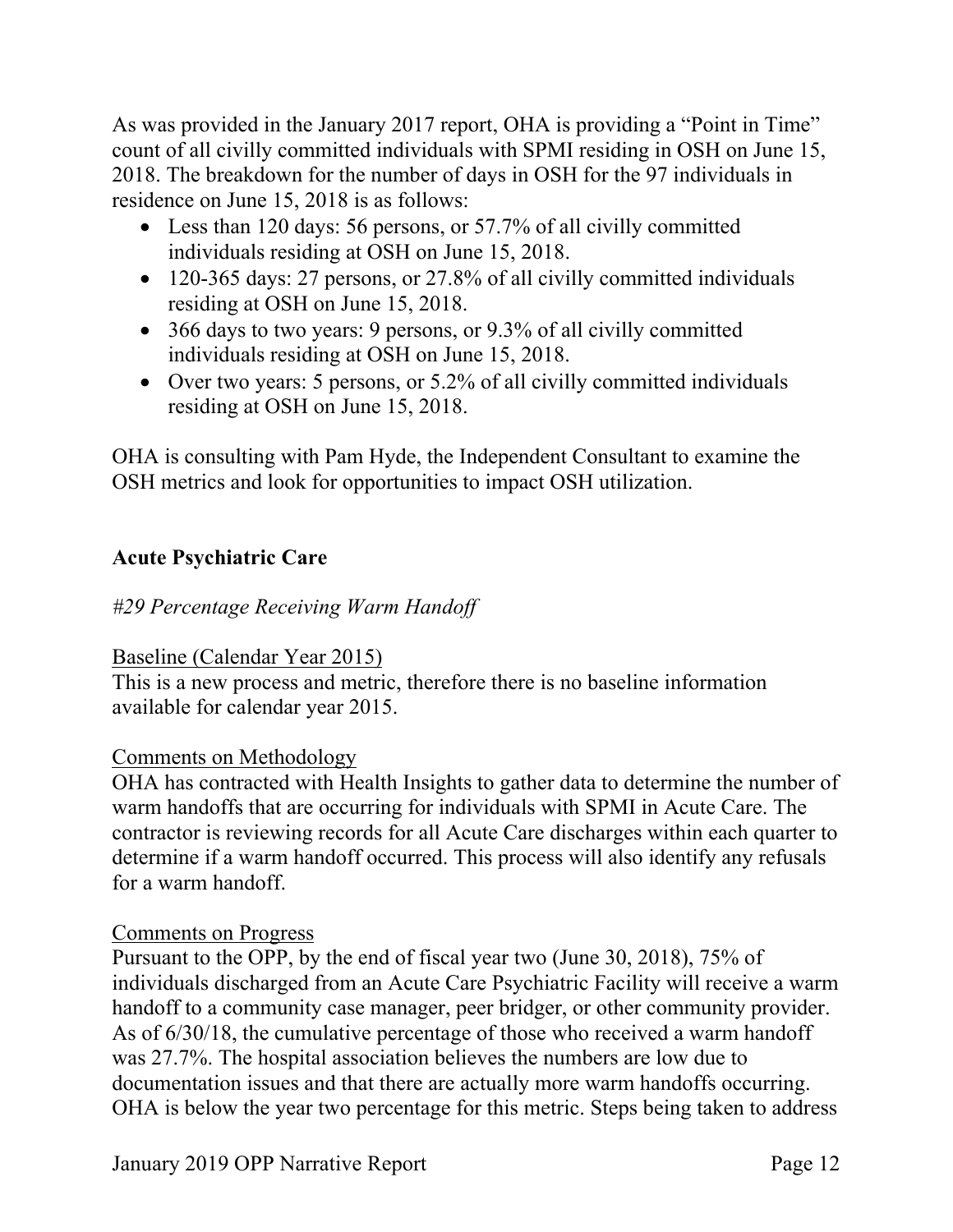this are described below in the section for "Activities Associated with Metric(s)."

*#30 Percentage Receiving Follow-up within 7 Days of Discharge* 

## Baseline (Calendar Year 2015)

For calendar year 2015, the percentage of follow up visits within seven days of discharge was 79.4%.

### Comments on Methodology

The methodology to collect this data aligns with the methodology for reporting on other Coordinated Care Organizations (CCO) metrics.

#### Comments on Progress

The OPP provides that OHA will continue to require that individuals receive a follow-up visit with a Community Mental Health Provider within seven days of discharge, and that OHA will report this data. As of 6/30/18, the percent of individuals receiving follow up within seven days was 76.7%. Oregon continues to do well as compared to other states. According to the 2015 Benchmarks and Thresholds Report by the National Center for Quality Assurance (NCQA), the Medicaid national  $90<sup>th</sup>$  percentile was 70%. Oregon's numbers continue to be above the  $90<sup>th</sup>$  percentile.

## *#31 (a) Readmission Rates*

## Baseline (Calendar Year 2015)

The cumulative 30-day readmission rate to Acute Care Psychiatric Facilities for calendar year 2015 was 9.23%. The cumulative 180-day readmission rate to Acute Care Psychiatric Facilities for calendar year 2015 was 21.35%.

## Comments on Methodology

Pursuant to the OPP, OHA will monitor and report the percentages of discharges with readmissions to Acute Psychiatric Care hospitals within 30 and 180 days of discharge from hospitalizations for a psychiatric reason. The Data Specification Sheet has been updated to provide the methodology for collecting the readmission rate data by hospital. The readmission rate by hospital was reported based on the hospital where the first admission occurred. The second admission may have actually occurred at another hospital. This creates challenges in how the data by hospital is interpreted.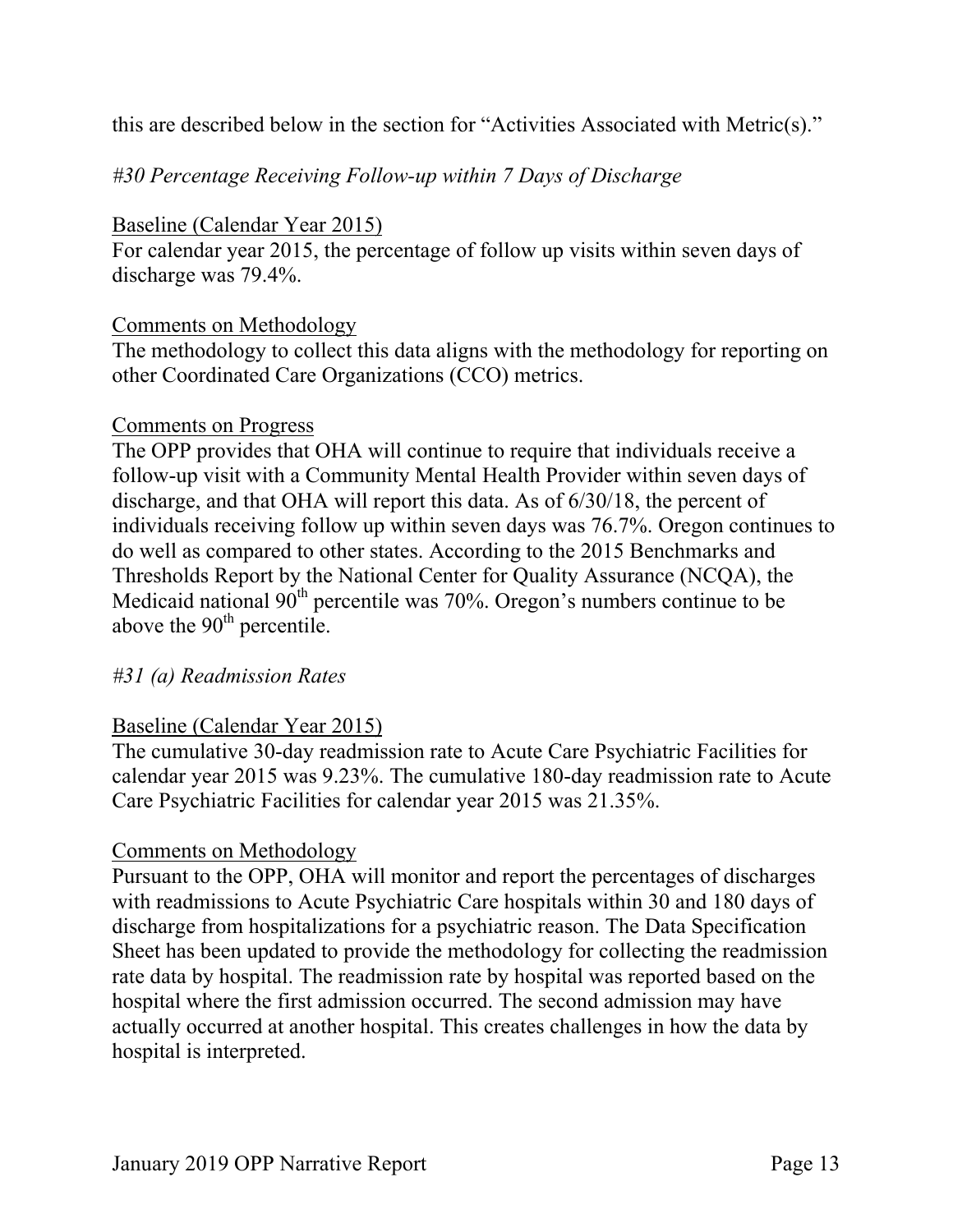#### Comments on Progress

As of 6/30/18, the cumulative percentage rates of readmission at 30 and 180 days were 12.2% and 24.0% respectively. See Appendix C for the breakout by hospital.

#### *#35 Average Length of Stay*

#### Baseline (Calendar Year 2015)

The cumulative average length of stay for Acute Psychiatric Care Facilities, for calendar year 2015, is 8.89 days. For calendar year 2015, there were 4,431 discharges; 385 (8.7%) of them exceeded 20 days.

#### Comments on Methodology

The OPP provides that OHA will provide the cumulative average length of stay of individuals with SPMI for all hospitals, as well as the average length of stay by hospital. OHA will also provide a count of the number of individuals with a length of stay longer than 20 days.

#### Comments on Progress

As of 6/30/18, the cumulative average length of stay of individuals with SPMI discharged from Acute Care Psychiatric Facilities was 11.16 days. When broken down by hospital, the range of length of stays at the Acute Care Psychiatric Facilities (see Appendix D ranges from 8.0 to 15.1 days. Of the 3,907 discharges, the length of stay for 518 (13.3%) exceeded 20 days. Of the 518 individuals, 138 were on the OSH Waitlist. See Appendix D for the detail by hospital.

#### Activities Associated with Metric(s)

OHA continues to work with the Oregon Association of Hospitals and Health Systems (OAHHS) to assure performance of warm handoffs and documentation of any warm handoff activity improves over time.

The CCO 2019 Contract, effective 1/1/19, better identifies CCO responsibilities regarding Acute Care, including warm handoffs and links to housing agencies. It reads:

#### *Contractor shall:*

- *(1) Ensure all adult Members with SPMI discharged from Acute Care Psychiatric Hospitals are provided access to a Warm Handoff to a community case manager, peer bridger, or other community provider prior to discharge.*
- *(2) Ensure that all Members discharged from Acute Care*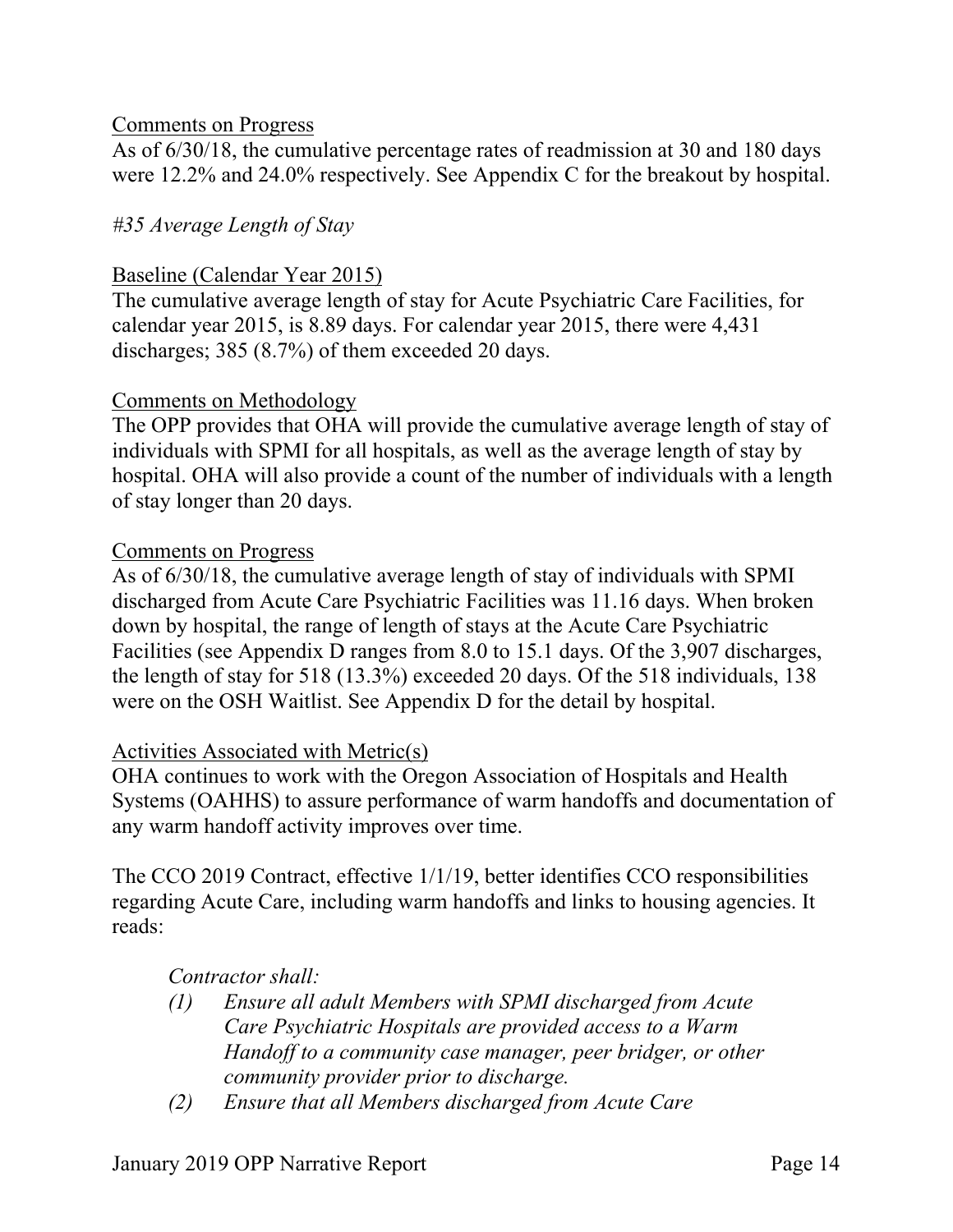*Psychiatric Hospitals have documentation of linkages to timely, appropriate behavioral and primary health care in the community prior to discharge. Related OAR provision: 309- 032-0850 through 309-032-0870.* 

- *(3) Ensure all adult Members with SPMI receive a follow-up visit with a community mental health provider within seven (7) days of their discharge from an Acute Care Psychiatric Hospital.*
- *(4) Reduce readmissions of adult Members with SPMI to Acute Care Psychiatric Hospitals.*
- *(5) Work with system partners to ensure adult Members with SPMI who are homeless and who have had two or more readmissions to an Acute Care Psychiatric Hospital in a six-month period are connected to a housing agency or mental health agency to ensure these adult Members are linked to housing in an integrated setting, consistent with the individual's treatment goal, clinical needs and the individual's informed choice.*
- *(6) Work with OHA and the CMHPs to ensure that adult Members with SPMI who are discharged from Acute Care Psychiatric Hospitals are discharged to housing that meets the individuals' immediate need for housing and shall work with Acute Care Psychiatric Hospitals in the development of each individual's housing assessment. The housing assessment will be documented in a plan for integrated housing that is part of the individual's discharge plan, and will be based on the individual's treatment goals, clinical needs, and the individual's informed choice. Contractor shall notify, or have the Acute Care Psychiatric Hospital notify, the community provider to facilitate the implementation of the plan for housing.*
- *(7) Develop and upon request, provide to OHA a management plan for contacting and offering services to each adult Member with SPMI who has two (2) or more readmissions to an Acute Care Psychiatric Hospital in a six-month period. The management plan will describe how it will assist the Member in avoiding unnecessary readmissions to acute care hospitals.*

OHA is engaging with Health Insights, the contractor determining if warm handoffs are occurring, to better understand the barriers. OHA has developed guidance documents regarding warm handoffs. They will be distributed to system partners in the coming weeks.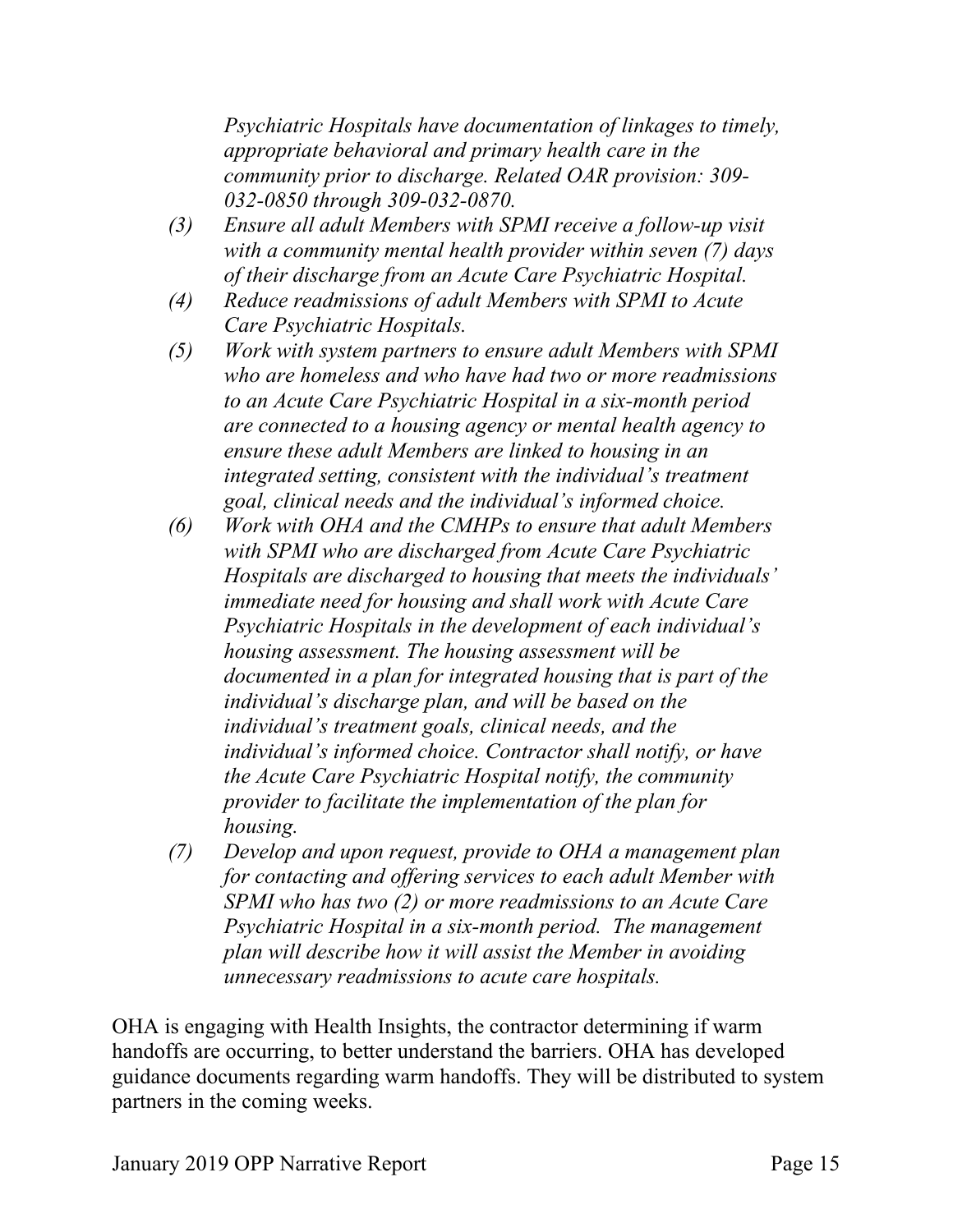### **Emergency Departments (ED)**

#### *#40 (a) Number Readmitted Two or More Times within 6 Months*

#### Baseline (Calendar Year 2015)

During calendar year 2015, 1,067 individuals with SPMI were re-admitted to an emergency department (ED) two or more times in a six-month period.

#### Comments on Methodology

The OPP provides that OHA will count individuals with three or more visits (admissions) to an ED (which is equal to two readmissions) within a six-month period of time. As previously discussed with Pam Hyde, the Independent Consultant, and as discussed with USDOJ during the November 2, 2017 meeting, OHA is providing this breakout by CCO. See Appendix E for the detail by CCO.

#### Comments on Progress

As of 6/30/18, a total of 622 individuals with SPMI were readmitted to an ED two or more times in a six-month period. There is no target associated with this metric, although the data is relatively unchanged over the last four quarters.

*#41(a-b) Rate of ED Mental Health Visits* 

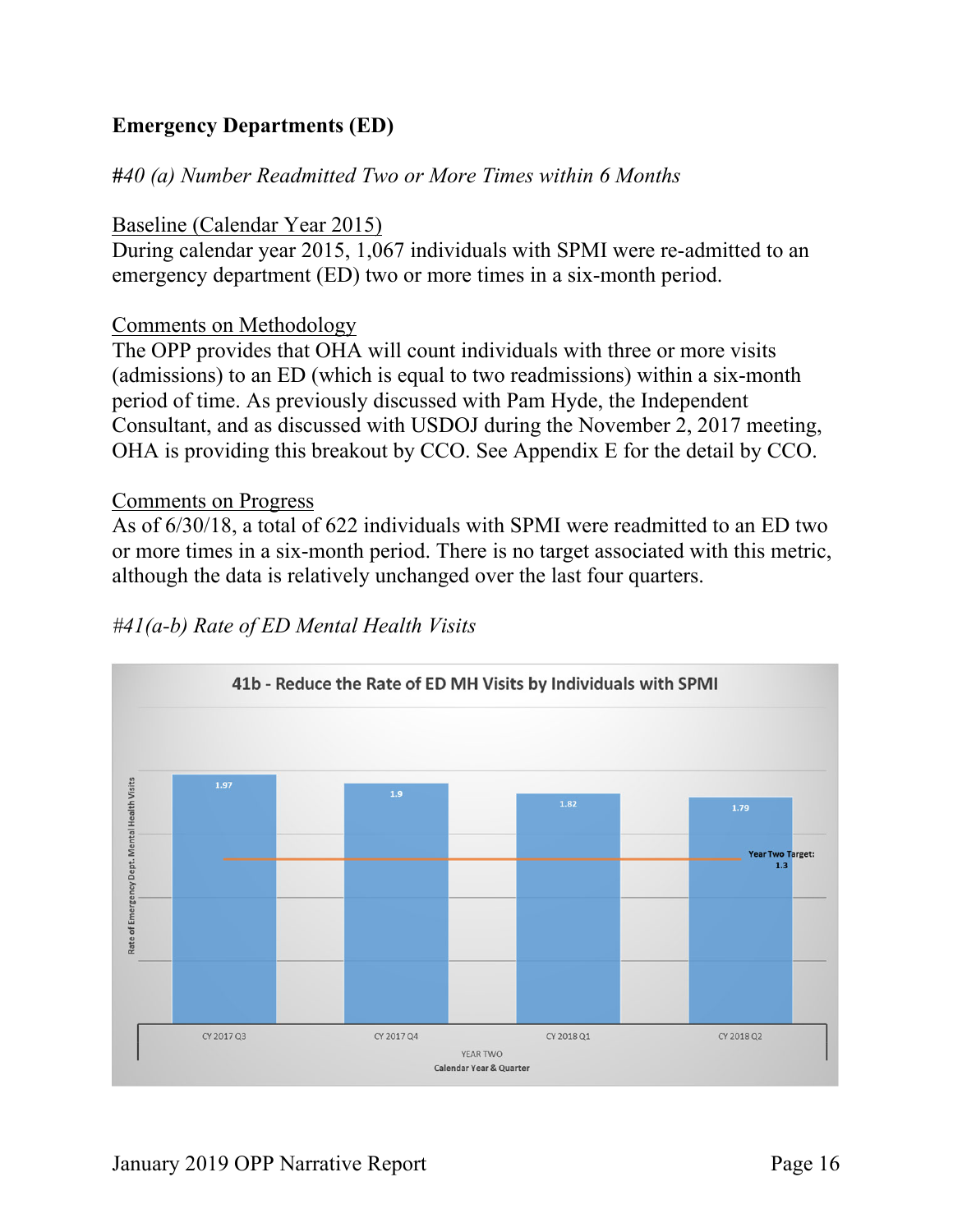#### Baseline (Calendar Year 2015)

During calendar year 2015, the rate was 1.54 persons per 1000 Oregon Health Plan (OHP) members who visited the ED for psychiatric reasons.

#### Comments on Methodology

The OPP provides that OHA will reduce the rate of visits to general emergency departments by individuals with SPMI for mental health reasons, and that by the end of fiscal year two (June 30, 2018), there will be a 20% reduction from the baseline. The rate of ED visits for mental health reasons is the number of individuals with SPMI who had an ED visit for psychiatric reasons per 1,000 persons enrolled in Medicaid. The MMIS system does not have diagnostic information for everyone enrolled in Medicaid. However, OHA will review the methodology for possible narrowing of the patients in the denominator to individuals with SPMI.

#### Comments on Progress

As of 6/30/18, 1.79 individuals per 1,000 OHP members with SPMI visited the ED for mental health reasons. This rate has been trending down over this second fiscal year.

#### Activities Associated with Metric(s)

Steps taken by OHA to address the rate of ED visits include contract modifications. The CCO 2019 Contract, effective 1/1/19, better identifies CCO responsibilities regarding providing a management plan for individuals with 2 or more readmissions to an emergency department in a six-month period. It reads:

*Contractor shall develop a management plan for contacting and offering services to each adult Member with SPMI who has two (2) or more readmissions to an emergency department in a six-month period. The management plan will describe how it will assist Members in avoiding unnecessary readmissions. Contractor shall collaboratively work with OHA and CMHPs to develop and implement plans to better meet the needs of Members in less institutional community settings and to reduce recidivism to emergency departments for mental health reasons.* 

OHA will continue to monitor the other services in the OPP that affect the rate of ED utilization.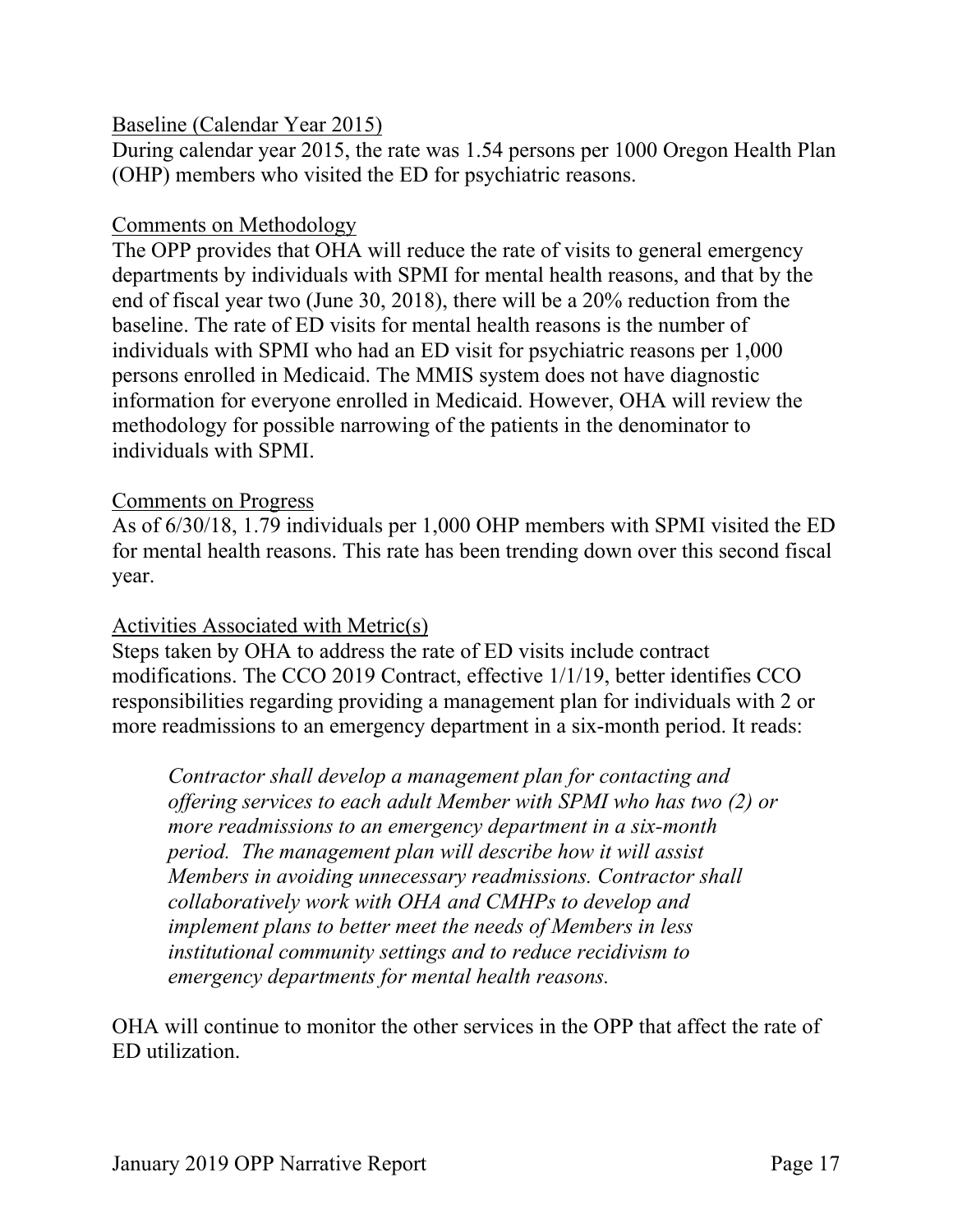#### **Supported Employment**

#### *#45 (a-b) Individuals Served with Supported Employment*

#### Baseline (Calendar Year 2015)

The two Supported Employment data points being collected regarding Supported Employment are new data points; therefore, baseline data is not available.

#### Comments on Methodology

The data regarding Supported Employment services is received via quarterly reports. OHA will identify the number of individuals receiving Supported Employment who are employed in Competitive Integrated Employment (CIE), and the number of individuals who no longer receive Supported Employment services and are employed in CIE without receiving supportive services from a Supported Employment specialist at discharge.

#### Comments on Progress

Pursuant to the OPP, OHA will report the number of persons receiving Supported Employment who are employed in CIE and the number of individuals who no longer receive Supported Employment and are employed in CIE. As of 6/30/18, a total of 762 individuals were receiving Supported Employment services and employed in CIE. There were 137 individuals who no longer receive Supported Employment and are employed in CIE without currently receiving supportive services from a Supported Employment specialist. The number of individuals receiving SE services as well as the number of individuals employed in CIE without receiving supportive services has increased since the end of year one  $(6/30/17)$ .

#### Activities Associated with Metric(s)

OHA will continue to work with the Oregon Supported Employment Center of Excellence to monitor fidelity and provide technical assistance.

The CCO 2019 Contract, effective 1/1/19, better identifies CCO responsibilities regarding Supported Employment. It reads:

*Contractor shall ensure access to supported employment services for all adult Members with SPMI seeking these services, in accordance with OAR 309-019-0275 through 309-019-0295. "Supported employment services" means the same as "Individual Placement and Support (IPS) Supported Employment Services" as defined in OAR*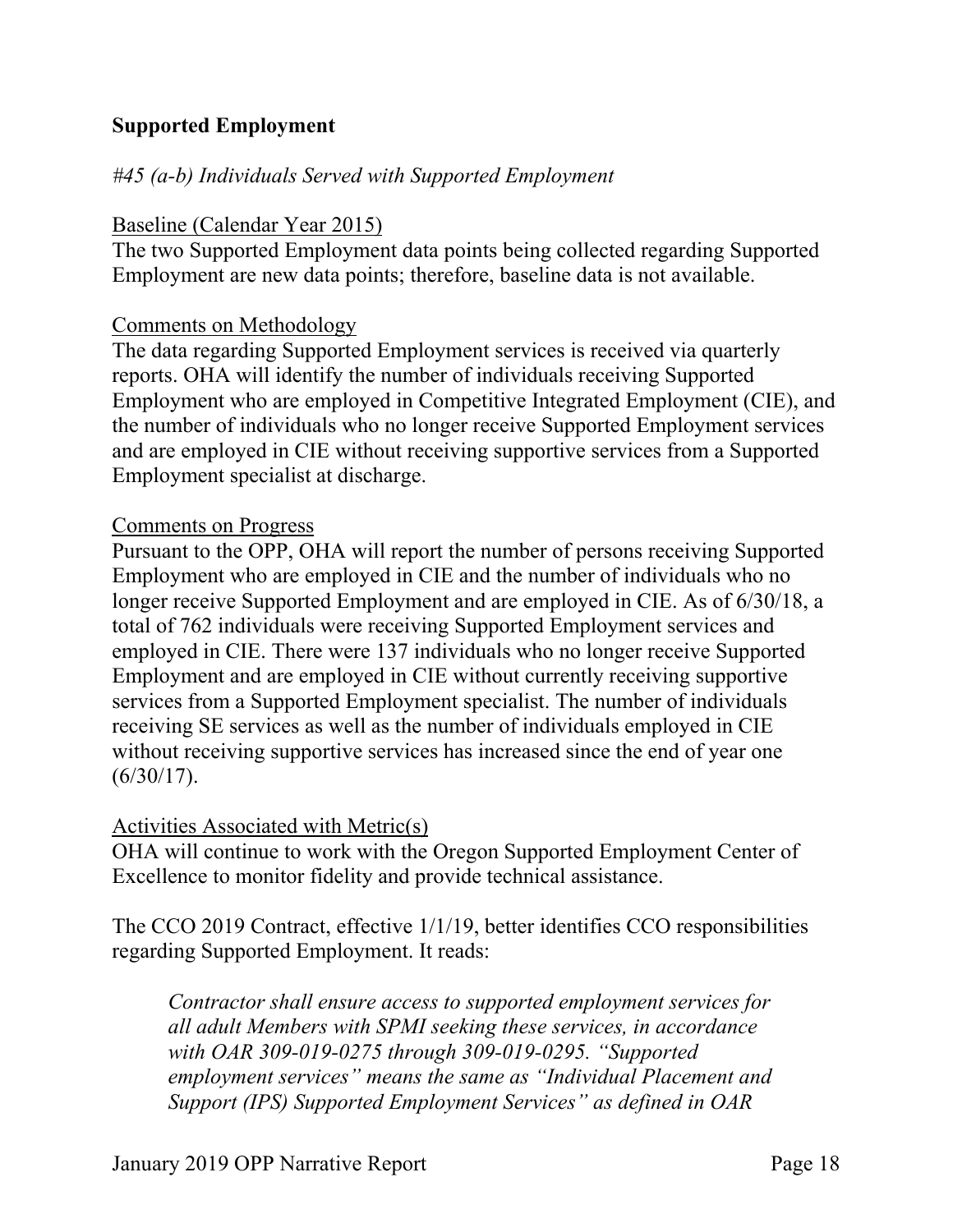*309-019-0225.* 

## **Secure Residential Treatment (SRTF)**

## *#49 (b) (i-ii) Average Length of Stay in SRTFs*



#### Baseline (Calendar Year 2015)

As of the end of calendar year 2015, the average length of stay for an individual who was civilly committed and in a Secure Residential Treatment Facility (SRTF) was 638 days.

#### Comments on Methodology

The baseline data is calculated by dividing the total days by the number of individuals with SPMI civilly committed who have been discharged from SRTFs.

#### Comments on Progress

Pursuant to the OPP, OHA will seek to reduce the length of stay of civilly committed individuals in SRTFs, in that by the end of fiscal year two (June 30, 2018), there will be a 20% reduction from the baseline. As of 6/30/18, the average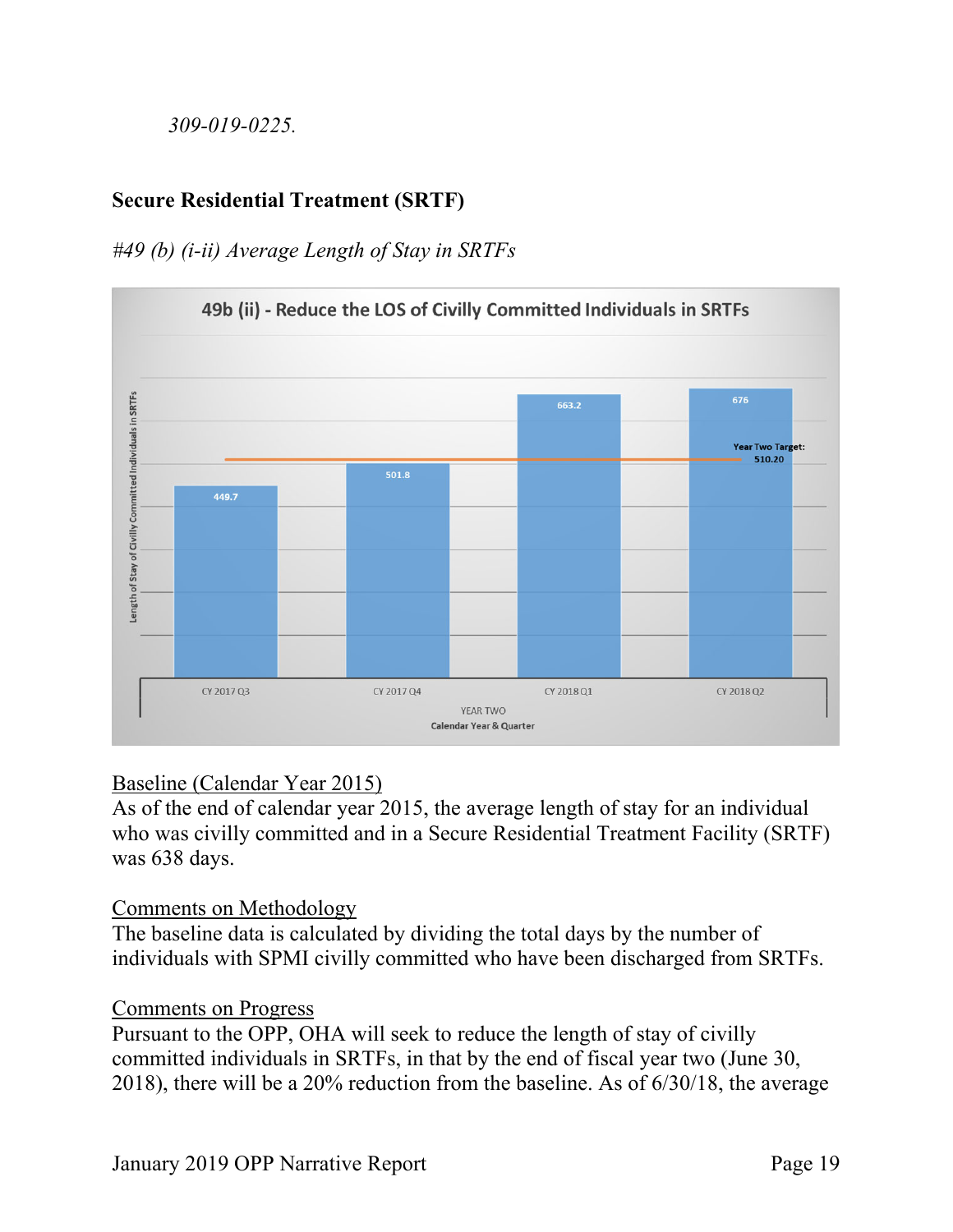length of stay for an individual who was civilly committed and discharged from an SRTF was 676 days. While the length of stay based on discharge has increased, it is still significantly below baseline.

This increase may in part reflect efforts to assure that those who can be served in more integrated settings have been transitioned to other settings or are no longer being admitted to SRTFs. That is, individuals now being admitted to SRTFs may have higher or more intense needs on average than before.

The other factor resulting in an increase is that in CY 2018 Q1, there were discharges of individuals with longer lengths of stay. The data represents a rolling 12 month reporting period, so it will take some time for the average to level back out.

The 15 discharges occurred within the following timeframes:

- Less than one year: two individuals discharged
- 366 days to two years: 3 individuals discharged
- Two plus to three years: four individuals discharged
- Three plus to four years: one individual discharged
- Four plus to five years: one individual discharged
- Five plus to six years: one individual discharged
- Six plus to seven years: one individual discharged
- Seven plus to eight years: two individuals discharged

#### Activities Associated with Metric(s)

The CCO 2019 Contract, effective 1/1/19, better identifies CCO responsibilities regarding SRTFs. It reads:

*Contractor shall work with SRTFs to expeditiously move civilly committed adult Members with SPMI who no longer need placement in an SRTF to a community placement in the most integrated setting appropriate for that person.* 

OHA's contractor (KEPRO) continues to perform prior authorizations for individuals referred to SRTFs from OSH as well as the continued stay reviews for individuals receiving treatment in an SRTF. OHA is working with its contractors to assure only those who need this intensive level of care are admitted and to promote timely discharge from SRTFs for those who can transition safely to more integrated settings.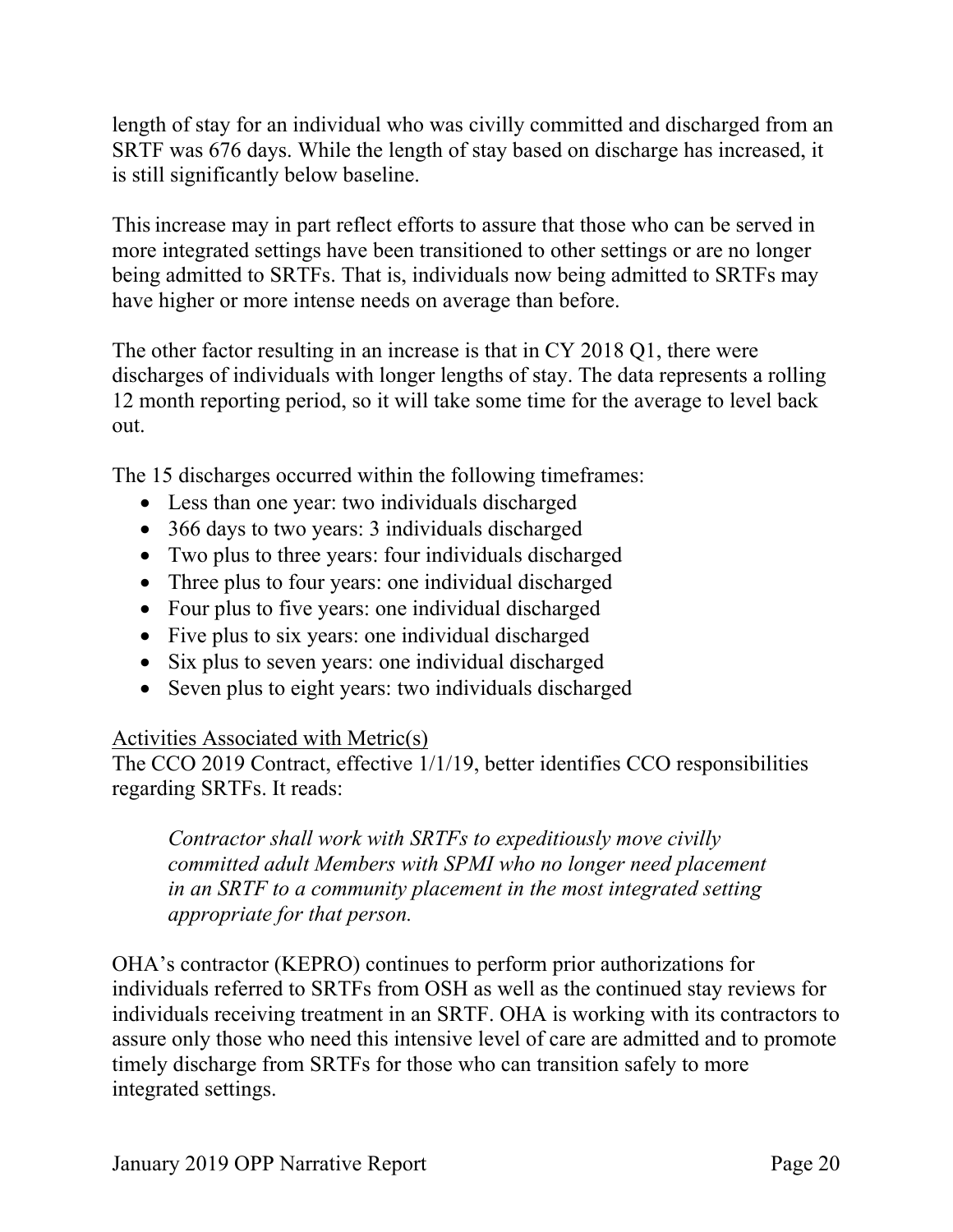As was provided in the January 2017 report, OHA is providing a "Point in Time" count of all civilly committed individuals with SPMI residing in SRTFs on June 15, 2018. The breakdown for the number of days in SRTFs for the 53 individuals in residence on June 15, 2018 is as follows\*:

- Less than 120 days: 19 persons or 35% of all civilly committed individuals with SPMI residing in SRTFs on June 15, 2018.
- 120-365 days: 10 persons or 19% of all civilly committed individuals with SPMI residing in SRTFs on June 15, 2018.
- 366 days to two years: 11 persons or 20% of all civilly committed individuals with SPMI residing in SRTFs on June 15, 2018
- Over two years: 13 persons or 24% of all civilly committed individuals with SPMI residing in SRTFs on June 15, 2018.

\*The percentage only adds up to 98% due to decimal rounding.

### **Criminal Justice Diversion (CJD)**

#### *#52 (a) Numbers Served with Jail Diversion*

#### Baseline (Calendar Year 2015)

In the last quarter of calendar year 2015, there were 1,409 individuals who received Jail Diversion services. The number of individuals reported by jail diversion contractors as receiving services pre-arrest was 499 and the number postarrest was 910.

#### Comments on Methodology

The data regarding Jail Diversion services is received via Quarterly Reports from jail diversion contractors. OHA will identify the number of individuals receiving Jail Diversion services as well as the number that were pre-arrest and post-arrest.

#### Comments on Progress

Pursuant to the OPP, OHA will continue to report the number of individuals with SPMI receiving Jail Diversion services and the number of reported diversions. As of 6/30/18, a total of 2,086 individuals received Jail Diversion services, an increase over the baseline year of 677 individuals. Of these 2,086 individuals, 502 were prebooking and 1,574 were post-booking.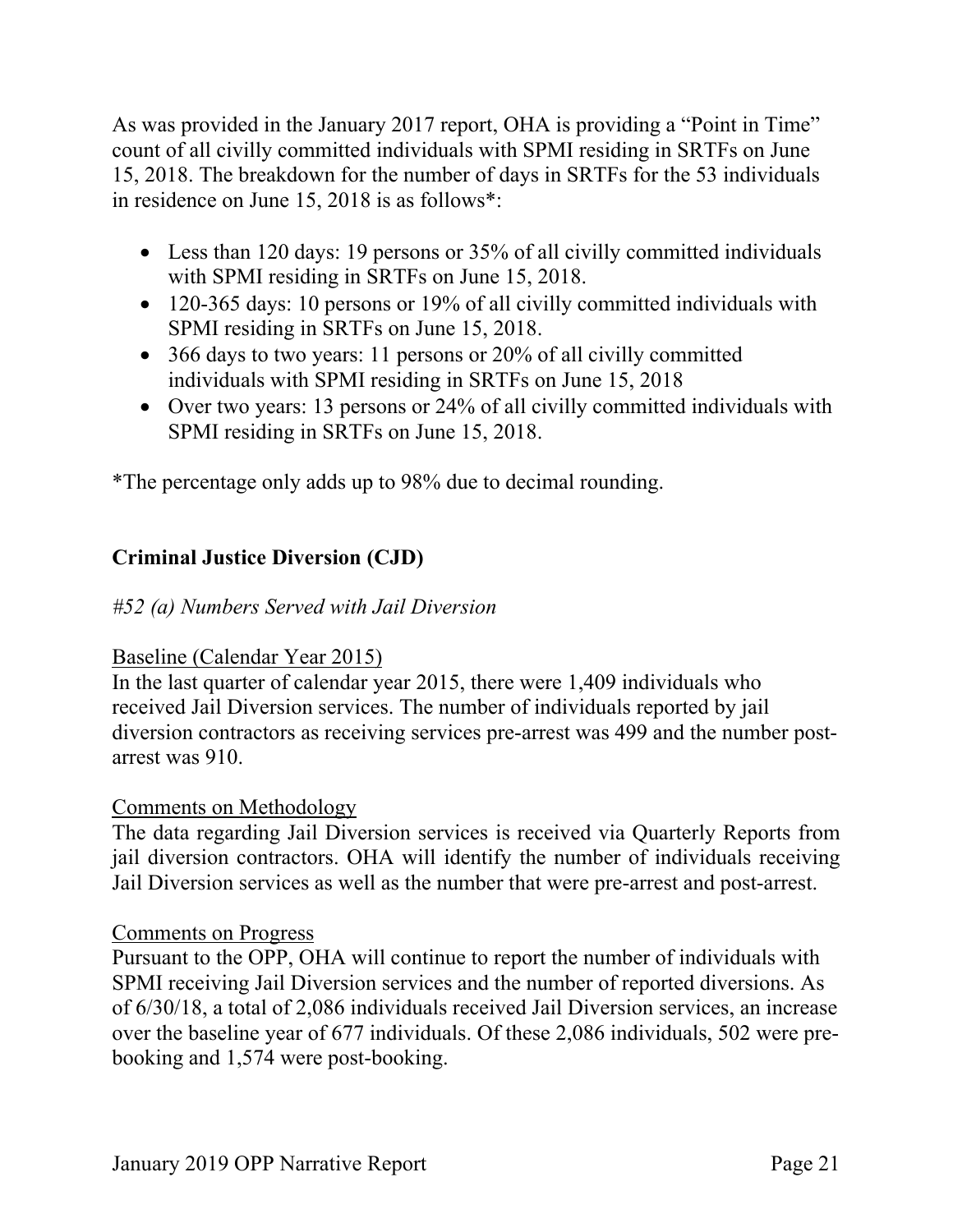#### *#52 (d) Number of Individuals Receiving Mental Health Services and Arrested*

OHA has been keeping Pam Hyde, the Independent Consultant apprised of the challenges in collecting this data. During the November 2017 annual meeting between OHA and USDOJ, OHA shared the challenges in collecting the data directly with USDOJ. The collection of this data is a complex process requiring data from both OHA and the Criminal Justice Commission (CJC). OHA continues to work with Oregon DOJ regarding establishing a partnership between OHA and the CJC so that data can be shared. OHA is encountering new barriers in obtaining this information.

Based on data and through Pam Hyde, the Independent Consultant's June 2018 Site Visit, we are assured that there is a great deal of work occurring to divert individuals with SPMI from being arrested. There is a lot of diversion occurring in the Mobile Crisis services rather than just in the Criminal Justice Diversion programs.

#### Activities Associated with Metric(s)

The CCO 2019 Contract, effective 1/1/19, better identifies CCO responsibilities regarding Criminal Justice. It reads:

*Contractor shall work with local law enforcement and jail staff to develop strategies to reduce contacts between adult Members with SPMI and law enforcement due to mental health reasons, including reduction in arrests, jail admissions, lengths of stay in jails and recidivism. Contractor will work with local jurisdictions to share information with jails regarding the mental health diagnosis, status, medication regimen, and services of adult Members with SPMI who are incarcerated.*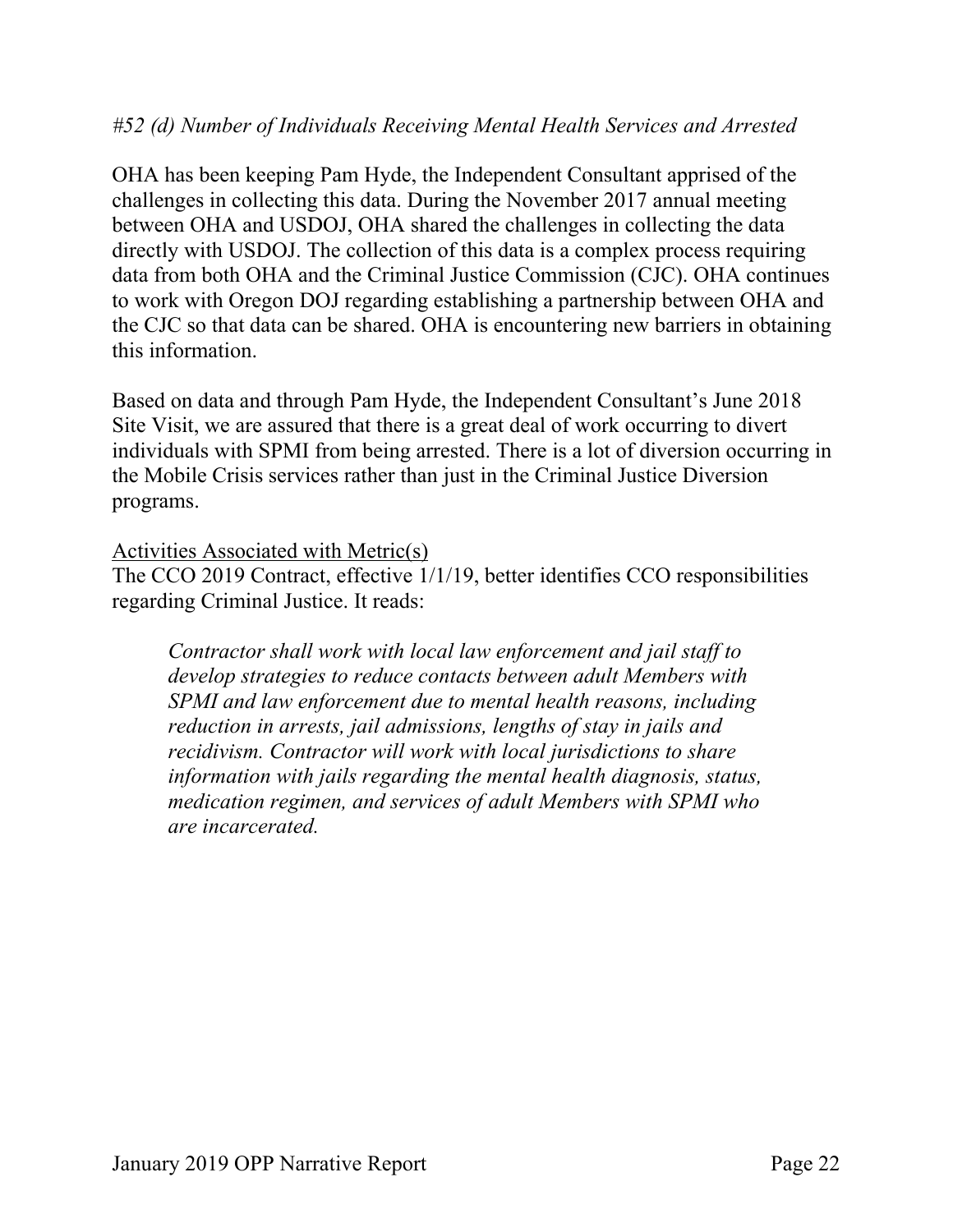#### APPENDIX A

Many of the metrics identified refer to a rolling one-year period. This information is identified in the Data Table in Appendix B – see the footnote marked with an asterisk (\*). A rolling one-year period means the analyst looks at 12 months of data for each quarterly report. In the current report, three quarters of data from the previous report are included along with one new quarter for a full 12 months of data. Doing this ensures adequate sample size for analysis, especially when there are small samples. The table below shows a rolling one-year schedule with a sixmonth lag period to ensure complete data submission.

| <b>Report Quarter</b> | Previous Rolling One-Year Period               |
|-----------------------|------------------------------------------------|
| Q1 (January)          | July 1 to June 30 of the previous year         |
| $Q2$ (April)          | October 1 to September 30 of the previous year |
| $Q3$ (July)           | January 1 to December 31 of the previous year  |
| Q4 (October)          | April 1 to March 31 of the previous year       |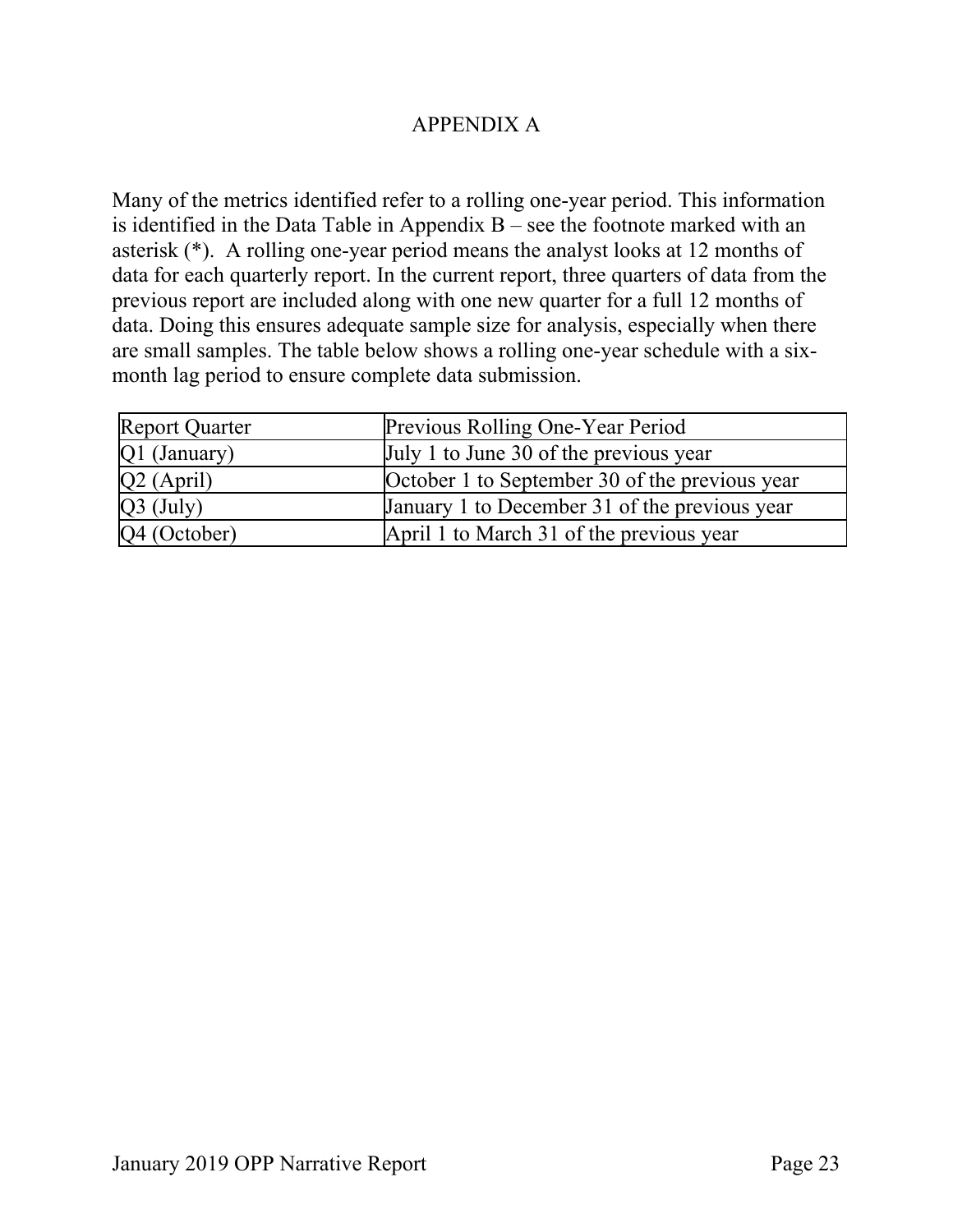| <b>Metric</b><br><b>Metric</b><br><b>Category Number</b> |                 | <b>Performance Outcome</b>                                                                            |                                                                                                                                                                                               | <b>Baseline</b><br>2015 | <b>Target</b><br><b>Year 1</b> | <b>Target</b><br><b>Year 2</b> | <b>Quarter</b><br><b>Ending</b> | <b>Quarter</b><br><b>Ending</b><br><b>Dec 31</b> | <b>Quarter</b><br><b>Ending</b><br><b>March 31</b> | <b>Quarter</b><br><b>Ending</b><br><b>June 30</b> |
|----------------------------------------------------------|-----------------|-------------------------------------------------------------------------------------------------------|-----------------------------------------------------------------------------------------------------------------------------------------------------------------------------------------------|-------------------------|--------------------------------|--------------------------------|---------------------------------|--------------------------------------------------|----------------------------------------------------|---------------------------------------------------|
|                                                          |                 |                                                                                                       |                                                                                                                                                                                               |                         | 6/30/2017 06/30/18             |                                | Sept 30<br>of each FY           |                                                  | of each FY of each FY of each FY                   |                                                   |
| $ACT*$                                                   | 1a              | OHA will increase the number of individuals with<br>SPMI served by ACT teams.                         | 1,050 individuals will be served by the end of year one (June 30, 2017).                                                                                                                      | 815                     | 1,050                          |                                | 1,098                           | 1,120                                            | 1,140                                              | 1,170                                             |
|                                                          | 1b.             |                                                                                                       | 2,000 individuals will be served by the end of year two (June 30, 2018).                                                                                                                      |                         |                                | 2,000                          | 1,280                           | 1,260                                            | 1,226                                              | 1,248                                             |
| <b>Crisis</b>                                            | 7a              | OHA will increase the number of individuals with<br>mobile crisis services, as follows:               | During year one (July 1, 2016 to June 30, 2017), 3,500 people will be<br>served by mobile crisis.                                                                                             | 3,150                   | 3,500                          |                                | 3,587                           | 3,472                                            | 3,564                                              | 3,832                                             |
|                                                          | 7b              |                                                                                                       | During year two (July 1, 2017 to June 30, 2018), 3,700 people will be<br>served by mobile crisis.                                                                                             |                         |                                | 3,700                          | 4,208                           | 5,027                                            | 6,983                                              | 7,270                                             |
| Crisis*                                                  | <b>8c</b>       | OHA will track and report the number of<br>individuals receiving a mobile crisis contact.             | By the end of year two (June 30, 2018), Oregon will report the number of<br>individuals whose dispositions after contact with mobile crisis result in:                                        |                         |                                |                                |                                 |                                                  |                                                    |                                                   |
|                                                          |                 |                                                                                                       | stabilization in a community setting rather than arrest                                                                                                                                       |                         |                                |                                | n/a                             | 2,401                                            | 2,041                                              | 2021                                              |
|                                                          |                 |                                                                                                       | presentation to an emergency department                                                                                                                                                       |                         |                                |                                | n/a                             | 349                                              | 270                                                | 454                                               |
|                                                          |                 |                                                                                                       | admission to an acute care psychiatric facility                                                                                                                                               |                         |                                |                                | n/a                             | 169                                              | 205                                                | 105                                               |
| $SH*$                                                    | 14a             | OHA's housing efforts will include an increase in<br>the number of individuals with SPMI in supported | In year one (July 1, 2016 to June 30, 2017), at least 835 individuals will<br>live in supported housing.                                                                                      | 442                     | 835                            |                                | 767                             | 834                                              | 876                                                | 966                                               |
|                                                          | 14 <sub>b</sub> | housing, as follows:                                                                                  | In year two (July 1, 2017 to June 30, 2018), at least 1,355 individuals will<br>live in supported housing.                                                                                    |                         |                                | 1,355                          | 1,008                           | 1,002                                            | 1,026                                              | 1,036                                             |
|                                                          | 14c             |                                                                                                       | In year three (July 1, 2018 to June 30, 2019), at least 2,000 individuals will<br>live in supported housing.                                                                                  |                         |                                |                                | Year Three Deliverable          |                                                  |                                                    |                                                   |
| <b>PDS</b>                                               | <b>16a</b>      | services, as follows:                                                                                 | OHA will increase the availability of peer-delivered By the end of year one (June 30, 2017), OHA will increase the number of<br>individuals who are receiving peer-delivered services by 20%. | 2,156                   | 2,587                          |                                | 2,434                           | 2,461                                            | 2,538                                              | 2,880                                             |
|                                                          | 16 <sub>b</sub> |                                                                                                       | By the end of year two (June 30, 2018), OHA will increase the number of<br>individuals who are receiving peer-delivered services by an additional                                             |                         |                                | 3,456                          | 3,022                           | 3,289                                            | 3,522                                              | 3,775                                             |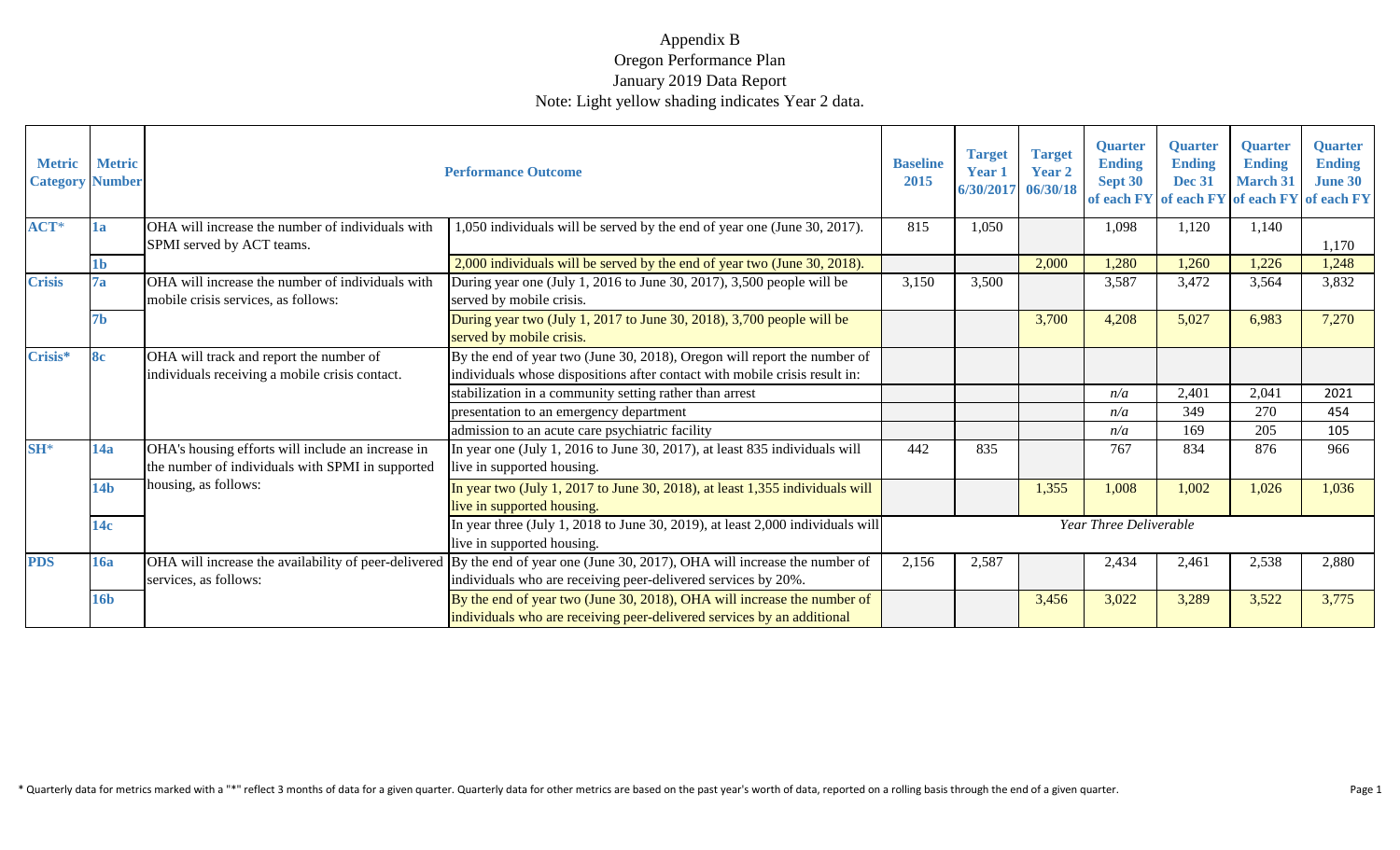| <b>Metric</b><br><b>Category Number</b> | <b>Metric</b>   |                                                                                                               | <b>Performance Outcome</b>                                                                                                                                                                                                 | <b>Baseline</b><br>2015              | <b>Target</b><br>Year 1<br>6/30/2017 | <b>Target</b><br><b>Year 2</b><br>06/30/18 | <b>Quarter</b><br><b>Ending</b><br>Sept 30<br>of each FY | <b>Quarter</b><br><b>Ending</b><br><b>Dec 31</b><br>of each FY | <b>Quarter</b><br><b>Ending</b><br><b>March 31</b><br>of each FY | <b>Quarter</b><br><b>Ending</b><br><b>June 30</b><br>of each FY |
|-----------------------------------------|-----------------|---------------------------------------------------------------------------------------------------------------|----------------------------------------------------------------------------------------------------------------------------------------------------------------------------------------------------------------------------|--------------------------------------|--------------------------------------|--------------------------------------------|----------------------------------------------------------|----------------------------------------------------------------|------------------------------------------------------------------|-----------------------------------------------------------------|
| <b>OSH</b>                              | 20a             | Discharge from OSH will occur as soon as an<br>individual is ready to return to the community, as<br>follows: | By the end of year one (June 30, 2017), 75% of individuals who are Ready<br>to Place/Ready to Transition will be discharged within 30 calendar days of<br>placement on that list.                                          | 51.7%                                | 75.0%                                |                                            | 55.4%                                                    | 59.6%                                                          | 61.6%                                                            | 61.3%                                                           |
|                                         | 20 <sub>b</sub> |                                                                                                               | By the end of year two (June 30, 2018), 85% of individuals who are Ready<br>to Place/Ready to Transition will be discharged within 25 calendar days of<br>placement on that list.                                          | 61.3%                                | n/a                                  | 85.0%                                      | 53.9%                                                    | 49.0%                                                          | 47.1%                                                            | 48.4%                                                           |
|                                         | 20c             |                                                                                                               | By the end of year three (June 30, 2019), 90% of individuals who are<br>Ready to Place/Ready to Transition will be discharged within 20 calendar<br>days of placement on that list.                                        | 57.7%                                |                                      |                                            |                                                          |                                                                | Year Three Deliverable                                           |                                                                 |
|                                         | 20e             |                                                                                                               | OSH will track and report discharges that are extended to and occur on the<br>business day following a weekend day or holiday. (FY1)                                                                                       | <b>Baseline</b><br>Not<br>Applicable | Measure<br>without<br>Target         |                                            | $\Omega$                                                 |                                                                |                                                                  |                                                                 |
|                                         |                 |                                                                                                               | OSH will track and report discharges that are extended to and occur on the<br>business day following a weekend day or holiday. (FY2)                                                                                       |                                      |                                      |                                            | $5\overline{)}$                                          | $\overline{2}$                                                 | $\overline{3}$                                                   | $\overline{3}$                                                  |
| <b>OSH</b>                              | 24              |                                                                                                               | At the end of year one (June 30, 2017), OSH will discharge 90% of<br>individuals within 120 days of admission.(FY1)                                                                                                        | 37.8%                                | 90.0%                                |                                            | 41.5%                                                    | 41.7%                                                          | 46.4%                                                            | 46.9%                                                           |
|                                         |                 |                                                                                                               | At the end of year one (June 30, 2017), OSH will discharge 90% of<br>individuals within 120 days of admission.(FY2)                                                                                                        |                                      |                                      | 90.0%                                      | 46.5%                                                    | 47.8%                                                          | 48.6%                                                            | 54.1%                                                           |
| <b>ACUTE</b>                            | 29a             |                                                                                                               | By the end of year one, (June 30, 2017), 60% of individuals discharged<br>from an acute care psychiatric facility will receive a warm handoff to a<br>community case manager, peer bridger, or other community provider.   | <b>Baseline</b><br>Not<br>Applicable | 60%                                  |                                            |                                                          |                                                                | Not Available                                                    |                                                                 |
|                                         | 29 <sub>b</sub> |                                                                                                               | By the end of year two, (June 30, 2018), 75% of individuals discharged<br>from an acute care psychiatric facility will receive a warm handoff to a<br>community case manager, peer bridger, or other community provider.   |                                      |                                      | 75.0%                                      | 21.4%                                                    | 27.7%                                                          | 29.6%                                                            | 27.7%                                                           |
|                                         | 29c             |                                                                                                               | By the end of year three, (June 30, 2019), 85% of individuals discharged<br>from an acute care psychiatric facility will receive a warm handoff to a<br>community case manager, peer bridger, or other community provider. |                                      |                                      |                                            | Year Three Deliverable                                   |                                                                |                                                                  |                                                                 |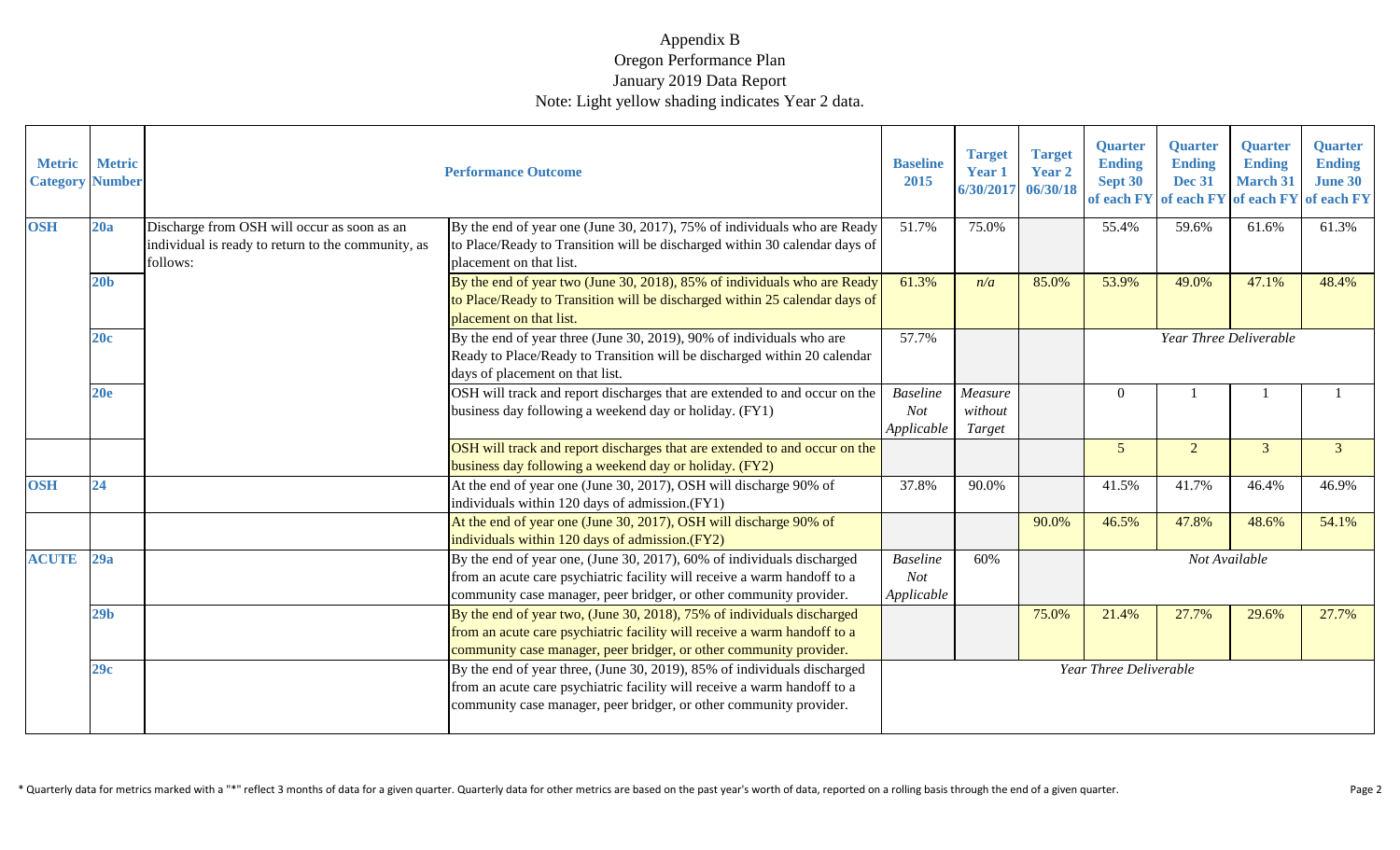|              | Metric Metric<br><b>Category Number</b> | <b>Performance Outcome</b>                                                                                                                                                             | <b>Baseline</b><br>2015              | <b>Target</b><br>Year 1        | <b>Target</b><br><b>Year 2</b><br>6/30/2017 06/30/18 | <b>Quarter</b><br><b>Ending</b><br>Sept 30 | <b>Quarter</b><br><b>Ending</b><br><b>Dec 31</b> | <b>Ouarter</b><br><b>Ending</b><br><b>March 31</b> | <b>Quarter</b><br><b>Ending</b><br><b>June 30</b><br>of each FY of each FY of each FY of each FY |
|--------------|-----------------------------------------|----------------------------------------------------------------------------------------------------------------------------------------------------------------------------------------|--------------------------------------|--------------------------------|------------------------------------------------------|--------------------------------------------|--------------------------------------------------|----------------------------------------------------|--------------------------------------------------------------------------------------------------|
| <b>ACUTE</b> | 30                                      | OHA will continue to require that individuals receive a follow up visit<br>with a community mental health provider within 7 days of discharge, and<br>OHA will report this data. (FY1) | 79.4%                                | Measure<br>without<br>Target   |                                                      | 71.5%                                      | 72.0%                                            | 73.0%                                              | 74.20%                                                                                           |
|              |                                         | OHA will continue to require that individuals receive a follow up visit<br>with a community mental health provider within 7 days of discharge, and<br>OHA will report this data. (FY2) | n/a                                  | n/a                            | <b>Measure</b><br>without<br>Target                  | 75.7%                                      | 77.8%                                            | 77.2%                                              | 76.7%                                                                                            |
| <b>ACUTE</b> | <b>31a</b>                              | OHA will monitor and report the 30 day rates of readmission, by acute<br>care psychiatric facility. (FY1)                                                                              | 9.2%                                 | Measure<br>without<br>Target   |                                                      | 10.9%                                      | 11.1%                                            | 10.3%                                              | 10.60%                                                                                           |
|              |                                         | OHA will monitor and report the 30 day rates of readmission, by acute<br>care psychiatric facility. (FY2)                                                                              |                                      |                                | <b>Measure</b><br>without<br>Target                  | 11.0%                                      | 10.8%                                            | 11.8%                                              | 12.2%                                                                                            |
|              |                                         | OHA will monitor and report the 180 day rates of readmission, by acute<br>care psychiatric facility. (FY1)                                                                             | 21.3%                                | Measure<br>without<br>Target   |                                                      | 22.6%                                      | 22.6%                                            | 22.7%                                              | 22.80%                                                                                           |
|              |                                         | OHA will monitor and report the 180 day rates of readmission, by acute<br>care psychiatric facility. (FY2)                                                                             |                                      |                                | <b>Measure</b><br>without<br><b>Target</b>           | 23.8%                                      | 22.9%                                            | 23.4%                                              | 24.0%                                                                                            |
| <b>ACUTE</b> | <b>31b</b><br>32                        | Two or more readmissions to acute care psychiatric hospital in a six month<br>period. (FY1)                                                                                            | <b>Baseline</b><br>Not<br>Applicable | Data for<br>Process<br>Measure |                                                      | n/a                                        | 346                                              | 280                                                | 284                                                                                              |
|              |                                         | Two or more readmissions to acute care psychiatric hospital in a six month<br>period. (FY2)                                                                                            |                                      |                                | Data for<br><b>Process</b><br>Measure                | 305                                        | 314                                              | 291                                                | 302                                                                                              |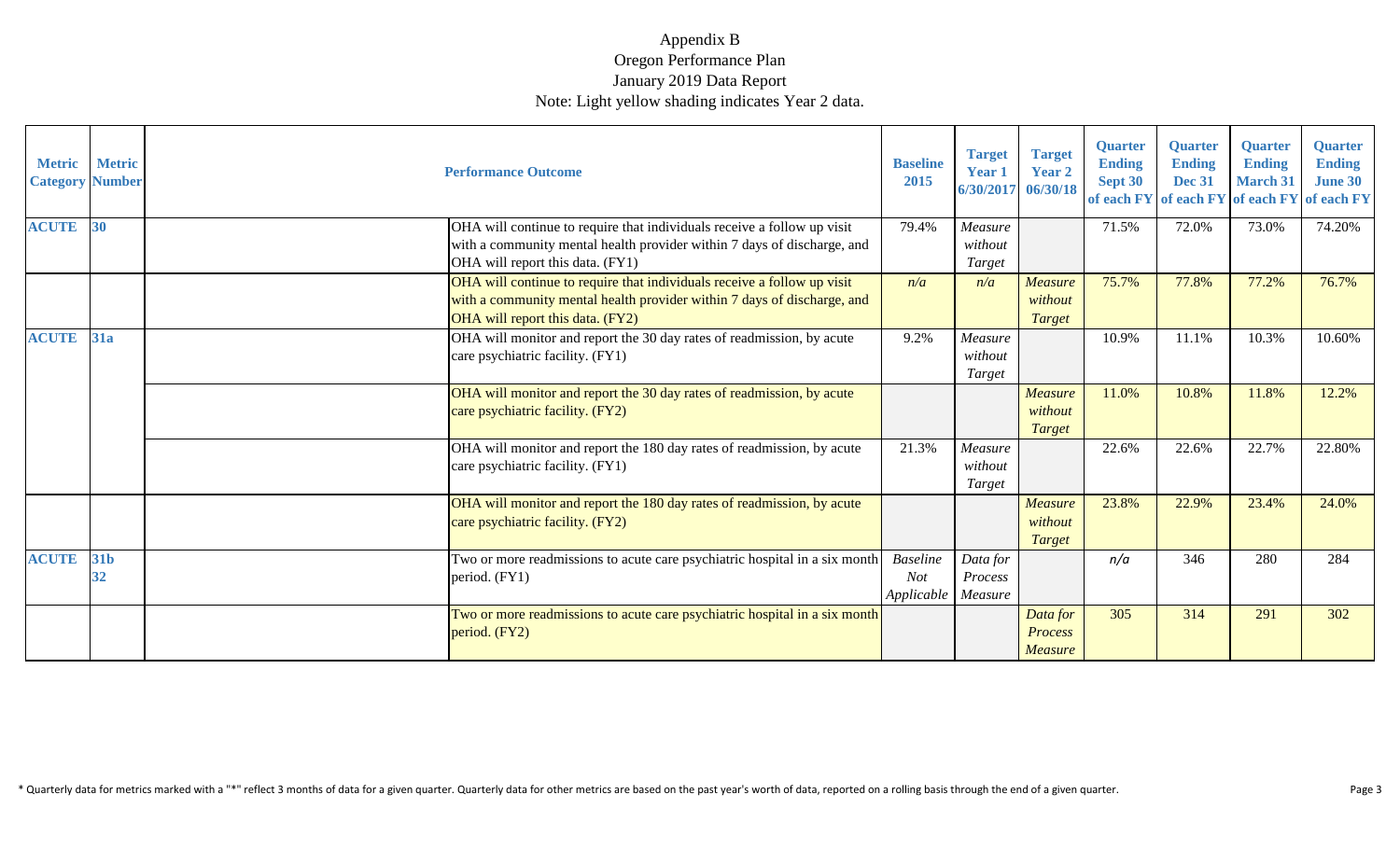| <b>Metric</b><br><b>Category Number</b> | <b>Metric</b>   |                                                                                                                                                                               | <b>Performance Outcome</b>                                                                                                                                                                                                                | <b>Baseline</b><br>2015 | <b>Target</b><br><b>Year 1</b><br>6/30/2017 | <b>Target</b><br>Year 2<br>06/30/18 | <b>Quarter</b><br><b>Ending</b><br>Sept 30<br>of each FY | <b>Quarter</b><br><b>Ending</b><br><b>Dec 31</b> | <b>Quarter</b><br><b>Ending</b><br><b>March 31</b><br>of each FY of each FY | <b>Quarter</b><br><b>Ending</b><br><b>June 30</b><br>of each FY |
|-----------------------------------------|-----------------|-------------------------------------------------------------------------------------------------------------------------------------------------------------------------------|-------------------------------------------------------------------------------------------------------------------------------------------------------------------------------------------------------------------------------------------|-------------------------|---------------------------------------------|-------------------------------------|----------------------------------------------------------|--------------------------------------------------|-----------------------------------------------------------------------------|-----------------------------------------------------------------|
| <b>ACUTE</b>                            | 35              |                                                                                                                                                                               | OHA will measure the average length of stay of individuals with SPMI in<br>acute care psychiatric facilities, by hospital. (FY1)                                                                                                          | 8.9                     | Measure<br>without<br>Target                |                                     | 9.6                                                      | 9.6                                              | 11.0                                                                        | 11.24                                                           |
|                                         |                 |                                                                                                                                                                               | OHA will measure the average length of stay of individuals with SPMI in<br>acute care psychiatric facilities, by hospital. (FY2)                                                                                                          | n/a                     | n/a                                         | Measure<br>without<br>Target        | 11.5                                                     | 11.4                                             | 11.2                                                                        | 11.16                                                           |
|                                         | 35              |                                                                                                                                                                               | OHA will also report the number of individuals with SPMI in each facility<br>whose length of stay exceeds 20 days. (FY1)                                                                                                                  | 385                     | Measure<br>without<br>Target                |                                     | 435                                                      | 423                                              | 459                                                                         | 475                                                             |
|                                         |                 |                                                                                                                                                                               | OHA will also report the number of individuals with SPMI in each facility<br>whose length of stay exceeds 20 days. (FY2)                                                                                                                  |                         |                                             | Measure<br>without<br><b>Target</b> | 534                                                      | 529                                              | 509                                                                         | 518                                                             |
| <b>ED</b>                               | <b>40a</b>      | OHA will reduce recidivism to emergency<br>departments for the psychiatric purposes, by taking<br>the following steps:                                                        | OHA will monitor the number of individuals with SPMI with two or more<br>readmissions to an emergency department for psychiatric reasons in a six<br>month period, by CCO (previously stated by hospital). (FY1)                          | 1,067                   | Measure<br>without<br>Target                |                                     | 924                                                      | 919                                              | 865                                                                         | 834                                                             |
|                                         |                 |                                                                                                                                                                               | OHA will monitor the number of individuals with SPMI with two or more<br>readmissions to an emergency department for psychiatric reasons in a six<br>month period, by CCO (previously stated by hospital). (FY2)                          | n/a                     | n/a                                         | Measure<br>without<br>Target        | 828                                                      | 935                                              | 838                                                                         | 622                                                             |
| <b>ED</b>                               | 41a             | OHA will reduce the rate of visits to general<br>emergency departments by individuals with SPMI                                                                               | By the end of year one (June 30, 2017), there will be a 10% reduction from<br>the baseline.                                                                                                                                               | 1.5                     | 1.4                                         |                                     | 2.0                                                      | 2.1                                              | 2.0                                                                         | 2.0                                                             |
|                                         | 41 <sub>b</sub> | for mental health reasons, as follows:<br>(excludes Unity)                                                                                                                    | By the end of year two (June 30, 2018), there will be a $20\%$ reduction<br>from the baseline.                                                                                                                                            |                         |                                             | 1.3                                 | 1.97                                                     | 1.9                                              | 1.82                                                                        | 1.79                                                            |
| <b>ED</b>                               | 43              | OHA is working with hospitals to determine a<br>strategy for collecting data regarding individuals<br>with SPMI who are in emergency departments for<br>longer than 23 hours. | OHA will begin reporting this information in July 2017, and will provide<br>data by quarter thereafter. OHA will report this information by region.<br>OHA will pursue efforts to encourage reporting on a hospital-by-hospital<br>basis. |                         |                                             |                                     | Not Available                                            |                                                  |                                                                             |                                                                 |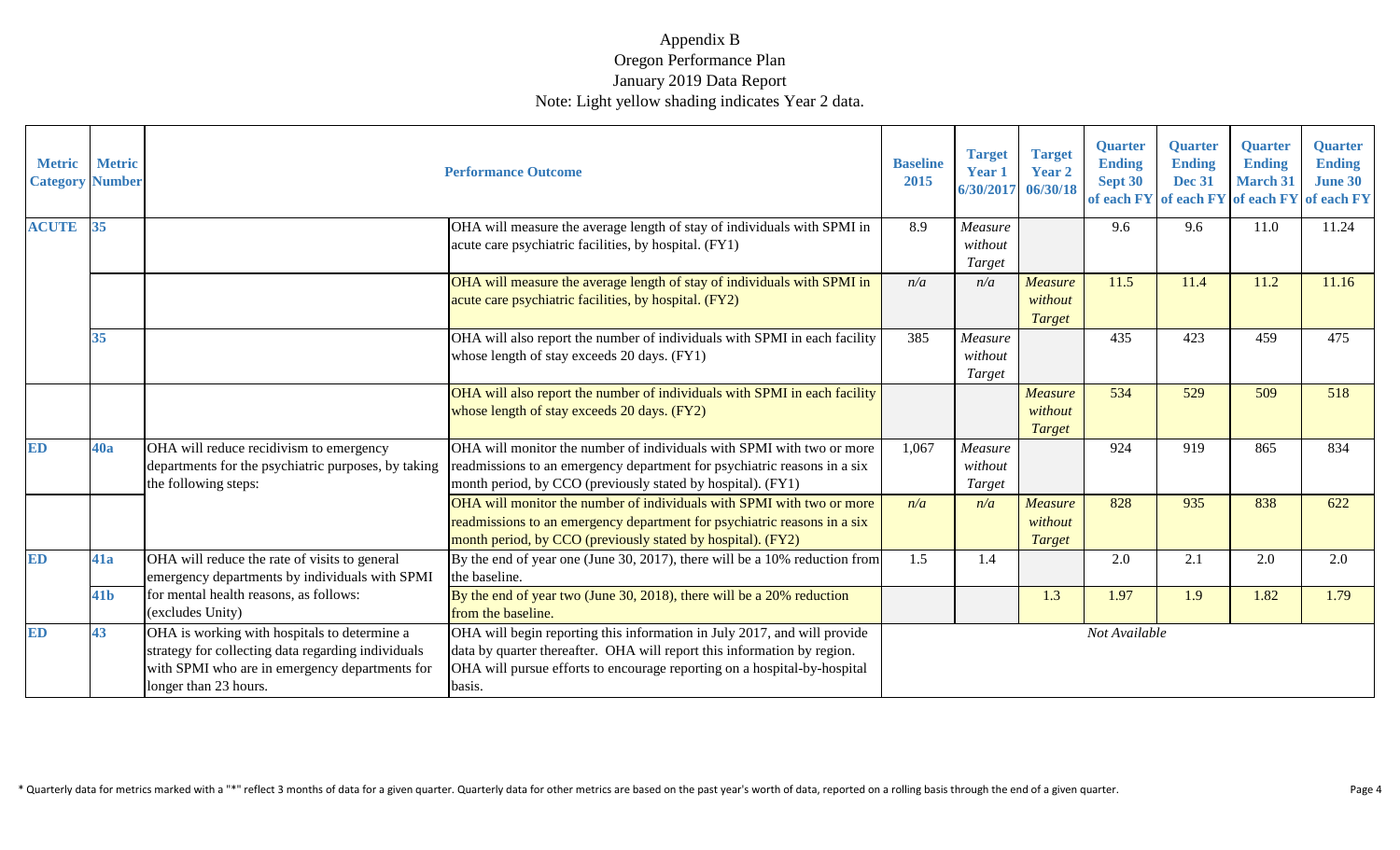| <b>Metric</b><br><b>Category Number</b> | <b>Metric</b>   |                                                                                                                                                                      | <b>Performance Outcome</b>                                                                                                                                                                                                                                                    | <b>Baseline</b><br>2015       | <b>Target</b><br><b>Year 1</b><br>6/30/2017 | <b>Target</b><br><b>Year 2</b><br>06/30/18 | <b>Quarter</b><br><b>Ending</b><br>Sept 30<br>of each FY | <b>Ouarter</b><br><b>Ending</b><br><b>Dec 31</b><br>of each FY of each FY | <b>Quarter</b><br><b>Ending</b><br><b>March 31</b> | <b>Quarter</b><br><b>Ending</b><br><b>June 30</b><br>of each FY |
|-----------------------------------------|-----------------|----------------------------------------------------------------------------------------------------------------------------------------------------------------------|-------------------------------------------------------------------------------------------------------------------------------------------------------------------------------------------------------------------------------------------------------------------------------|-------------------------------|---------------------------------------------|--------------------------------------------|----------------------------------------------------------|---------------------------------------------------------------------------|----------------------------------------------------|-----------------------------------------------------------------|
| $SE*$                                   | 45a             |                                                                                                                                                                      | The number of individuals with SPMI who receive supported employment                                                                                                                                                                                                          | <b>Baseline</b>               | Measure                                     |                                            | 680                                                      | 697                                                                       | 628                                                | 757                                                             |
|                                         |                 |                                                                                                                                                                      | services who are employed in competitive integrated employment (FY1)                                                                                                                                                                                                          | Not<br>Applicable             | without<br>Target                           |                                            |                                                          |                                                                           |                                                    |                                                                 |
|                                         |                 |                                                                                                                                                                      | The number of individuals with SPMI who receive supported employment<br>services who are employed in competitive integrated employment $(FY2)$                                                                                                                                |                               |                                             | Measure<br>without<br><b>Target</b>        | 749                                                      | 756                                                                       | 731                                                | 762                                                             |
| $SE*$                                   | 45 <sub>b</sub> |                                                                                                                                                                      | The number of individuals with SPMI who no longer receive supported<br>employment services and are employed without currently receiving<br>supportive services from a supported employment specialist (but who may Applicable<br>rely upon natural and other supports). (FY1) | <b>Baseline</b><br><b>Not</b> | Measure<br>without<br>Target                |                                            | 114                                                      | 115                                                                       | 164                                                | 110                                                             |
|                                         |                 |                                                                                                                                                                      | The number of individuals with SPMI who no longer receive supported<br>employment services and are employed without currently receiving<br>supportive services from a supported employment specialist (but who may<br>rely upon natural and other supports). (FY2)            |                               |                                             | Measure<br>without<br><b>Target</b>        | 121                                                      | 127                                                                       | 139                                                | 137                                                             |
| <b>SRTF</b>                             | 49b (i)         | committed individuals in secure residential                                                                                                                          | OHA will seek to reduce the length of stay of civilly $\vert$ By the end of year one (June 30, 2017), there will be a 10% reduction from<br>the baseline. (Mean)                                                                                                              | 638.0                         | 574.2                                       |                                            | 409.1                                                    | 552.8                                                                     | 543.5                                              | 553                                                             |
|                                         | $49b$ (ii)      | treatment facilities, as follows:                                                                                                                                    | By the end of year two (June 30, 2018), there will be a 20% reduction<br>from the baseline.                                                                                                                                                                                   |                               |                                             | 510.2                                      | 449.7                                                    | 501.8                                                                     | 663.2                                              | 676.0                                                           |
| <b>SRTF</b>                             | 49c             | OHA will regularly report on the number of civilly<br>committed individuals in SRTFs, their lengths of<br>stay, and the number of individuals who are<br>discharged. | Starting with year two of this Plan (July 1, 2017), OHA will collect data<br>identifying the type of, and the placement to which they are discharged.                                                                                                                         |                               |                                             |                                            | Not Available                                            |                                                                           |                                                    |                                                                 |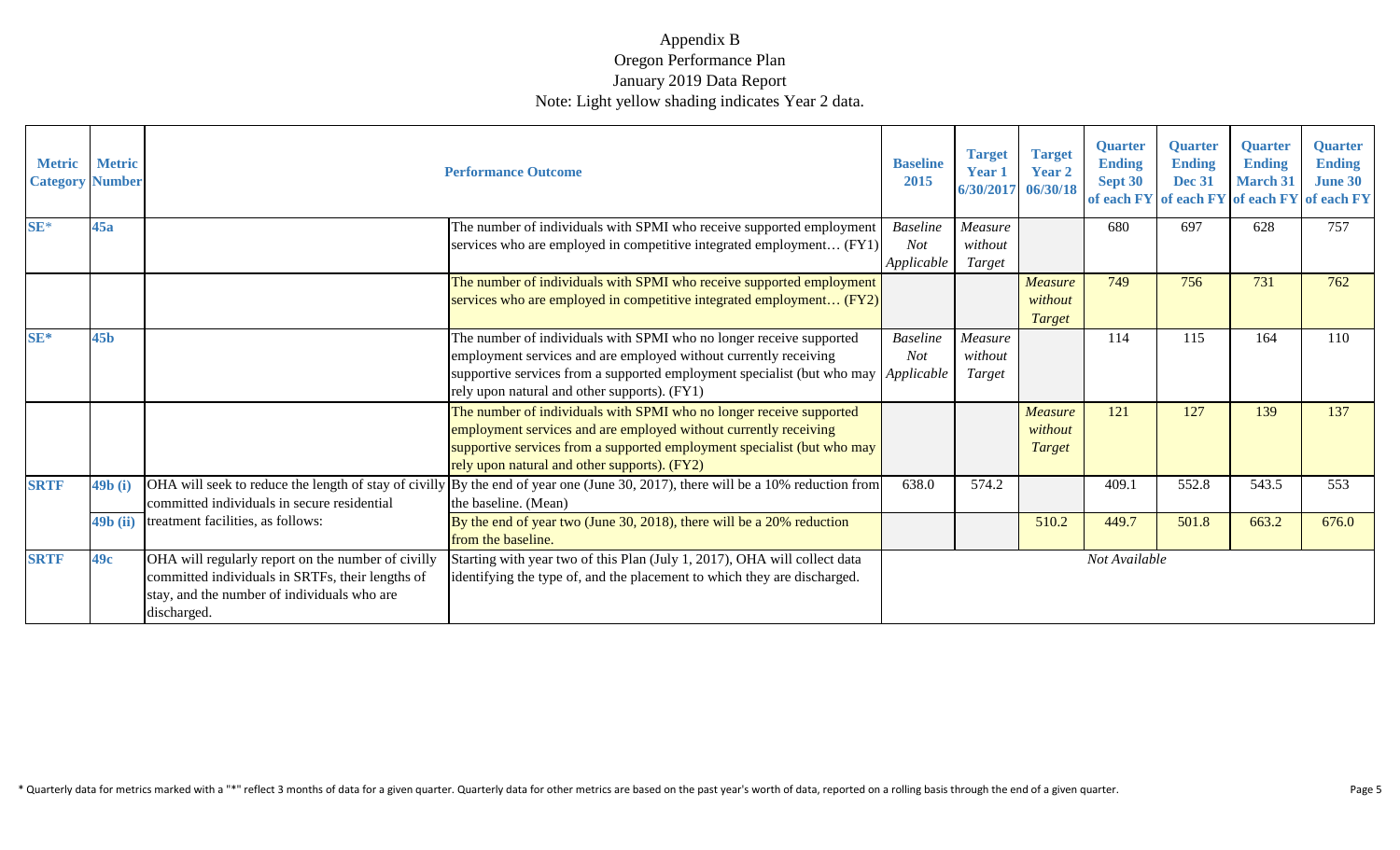| <b>Metric</b><br><b>Category Number</b> | <b>Metric</b> |                                                       | <b>Performance Outcome</b>                                                                                           | <b>Baseline</b><br>2015 | <b>Target</b><br><b>Year 1</b><br>6/30/2017 06/30/18 | <b>Target</b><br><b>Year 2</b> | <b>Quarter</b><br><b>Ending</b><br>Sept 30 | <b>Ouarter</b><br><b>Ending</b><br><b>Dec 31</b><br>of each FY of each FY | <b>Ouarter</b><br><b>Ending</b><br><b>March 31</b><br>of each FY of each FY | <b>Ouarter</b><br><b>Ending</b><br><b>June 30</b> |
|-----------------------------------------|---------------|-------------------------------------------------------|----------------------------------------------------------------------------------------------------------------------|-------------------------|------------------------------------------------------|--------------------------------|--------------------------------------------|---------------------------------------------------------------------------|-----------------------------------------------------------------------------|---------------------------------------------------|
| $\mathbf{CJD}^*$                        | 52a           | OHA will work to decrease the number of               | OHA will continue to report the number of individuals with SPMI                                                      | <b>Baseline</b>         | Measure                                              |                                | 1,553                                      | 1,610                                                                     | 1,736                                                                       | 2,499                                             |
|                                         |               | individuals with serious and persistent mental        | receiving jail diversion services. (FY1)                                                                             | <b>Not</b>              | without                                              |                                |                                            |                                                                           |                                                                             |                                                   |
|                                         |               | illness who are arrested or admitted to jail based on |                                                                                                                      | Applicable              | Target                                               |                                |                                            |                                                                           |                                                                             |                                                   |
|                                         |               |                                                       | a mental health reason, by engaging in the following OHA will continue to report the number of individuals with SPMI | n/a                     | n/a                                                  | <b>Measure</b>                 | 1,822                                      | 1,766                                                                     | 1,884                                                                       | 2,086                                             |
|                                         |               | strategies:                                           | receiving jail diversion services. (FY2)                                                                             |                         |                                                      | without                        |                                            |                                                                           |                                                                             |                                                   |
|                                         |               |                                                       |                                                                                                                      |                         |                                                      | <b>Target</b>                  |                                            |                                                                           |                                                                             |                                                   |
|                                         | 52a           |                                                       | OHA will continue to report the number of reported diversions. (Pre-                                                 | <b>Baseline</b>         | Measure                                              |                                | 284                                        | 385                                                                       | 346                                                                         | 515                                               |
|                                         |               |                                                       | Booking) (FY1)                                                                                                       | Not                     | without                                              |                                |                                            |                                                                           |                                                                             |                                                   |
|                                         |               |                                                       |                                                                                                                      | Applicable              | Target                                               |                                |                                            |                                                                           |                                                                             |                                                   |
|                                         |               |                                                       | OHA will continue to report the number of reported diversions. (Pre-                                                 | n/a                     | n/a                                                  | <b>Measure</b>                 | 356                                        | 350                                                                       | 393                                                                         | 502                                               |
|                                         |               |                                                       | <b>Booking</b> ) (FY2)                                                                                               |                         |                                                      | without                        |                                            |                                                                           |                                                                             |                                                   |
|                                         |               |                                                       |                                                                                                                      |                         |                                                      | Target                         |                                            |                                                                           |                                                                             |                                                   |
|                                         | 52a           |                                                       | OHA will continue to report the number of reported diversions. (Post-                                                | <b>Baseline</b>         | Measure                                              |                                | 1,269                                      | 1,225                                                                     | 1,390                                                                       | 1,984                                             |
|                                         |               |                                                       | Booking) (FY1)                                                                                                       | <b>Not</b>              | without                                              |                                |                                            |                                                                           |                                                                             |                                                   |
|                                         |               |                                                       |                                                                                                                      | Applicable              | Target                                               |                                |                                            |                                                                           |                                                                             |                                                   |
|                                         |               |                                                       | OHA will continue to report the number of reported diversions. (Post-                                                | n/a                     | n/a                                                  | <b>Measure</b>                 | 1,466                                      | 1,416                                                                     | 1,491                                                                       | 1,574                                             |
|                                         |               |                                                       | Booking) (FY2)                                                                                                       |                         |                                                      | without                        |                                            |                                                                           |                                                                             |                                                   |
|                                         |               |                                                       |                                                                                                                      |                         |                                                      | <b>Target</b>                  |                                            |                                                                           |                                                                             |                                                   |
|                                         | 52d           |                                                       | As of July 2016, OHA will track arrests of individuals with SPMI who are                                             | <b>Baseline</b>         |                                                      |                                |                                            |                                                                           | Data Not Available                                                          |                                                   |
|                                         |               |                                                       | enrolled in services and will provide data by quarter thereafter.                                                    | <b>Not</b>              |                                                      |                                |                                            |                                                                           |                                                                             |                                                   |
|                                         |               |                                                       |                                                                                                                      | Applicable              |                                                      |                                |                                            |                                                                           |                                                                             |                                                   |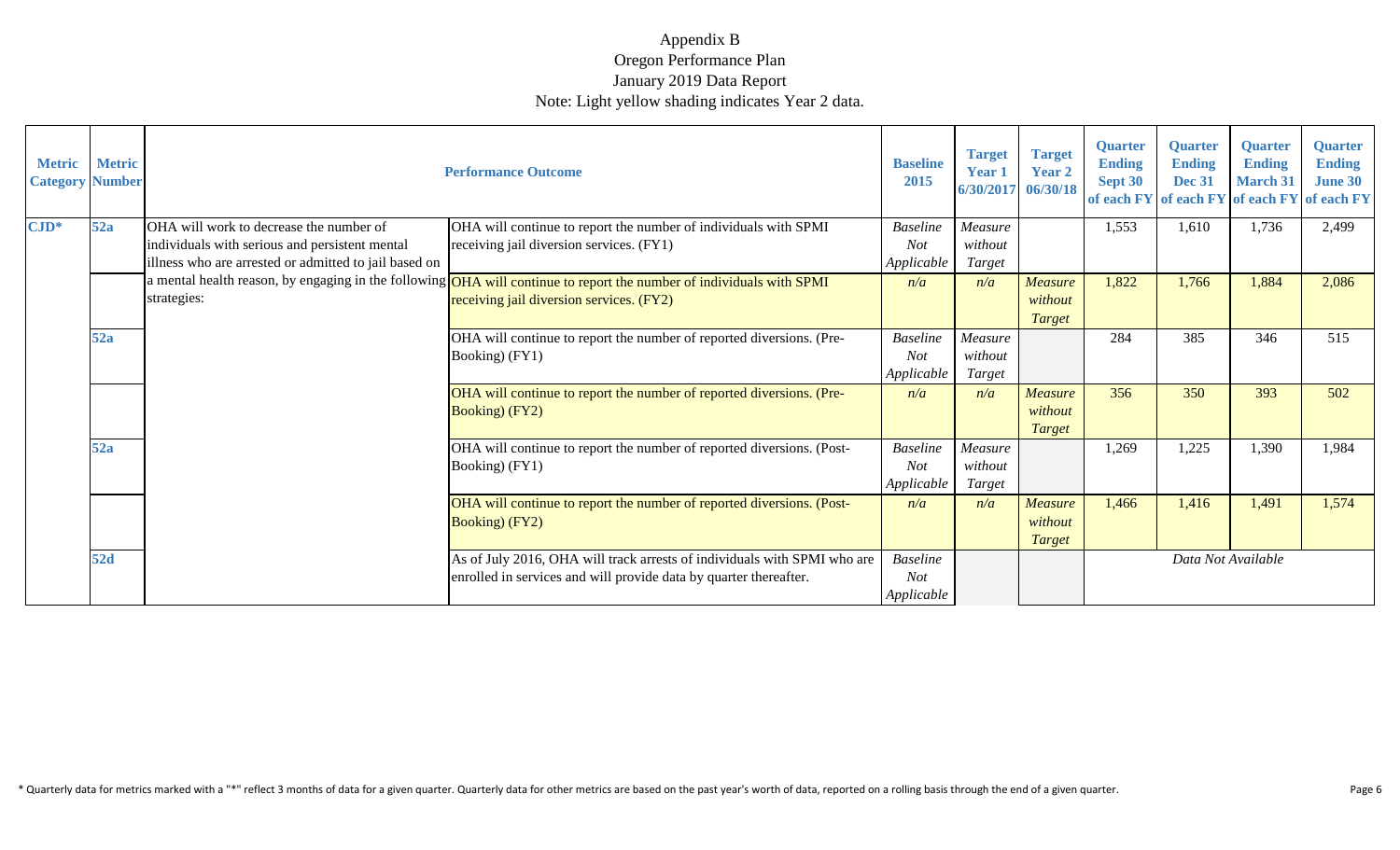# **Appendix C**

## **Rates of Readmission by Acute Care Facility (31a-b)**

## **2018 Q2 (July 1, 2017 – June 30, 2018)**

| <b>Acute Care Psychiatric Hospital</b>                        | <b>Location</b> | $30$ -day | $180$ -day |
|---------------------------------------------------------------|-----------------|-----------|------------|
| <b>Asante Rogue Regional Medical Center</b><br>(Rogue Valley) | Medford         | 12.0%     | 21.9%      |
| Bay Area Hospital                                             | Coos Bay        | 13.9%     | 25.2%      |
| Good Samaritan Regional Medical Center                        | Corvallis       | 6.7%      | 15.8%      |
| Unity/Legacy Emmanuel Medical Center                          | Portland        | 13.9%     | 27.3%      |
| Peace Health - Sacred Heart Medical Center                    | Eugene          | 12.3%     | 24.9%      |
| <b>Providence Portland Medical Center</b>                     | Portland        | 13.4%     | 24.4%      |
| Providence St. Vincent Medical Center                         | Portland        | 12.0%     | 26.0%      |
| Salem Hospital                                                | Salem           | 11.6%     | 20.5%      |
| <b>St Charles Health System Sage View</b>                     | Bend            | 10.3%     | 19.4%      |
| <b>UBH</b> of Oregon (Cedar Hills)                            | Portland        | 10.2%     | 22.3%      |
|                                                               | Total:          | 12.2%     | 24.0%      |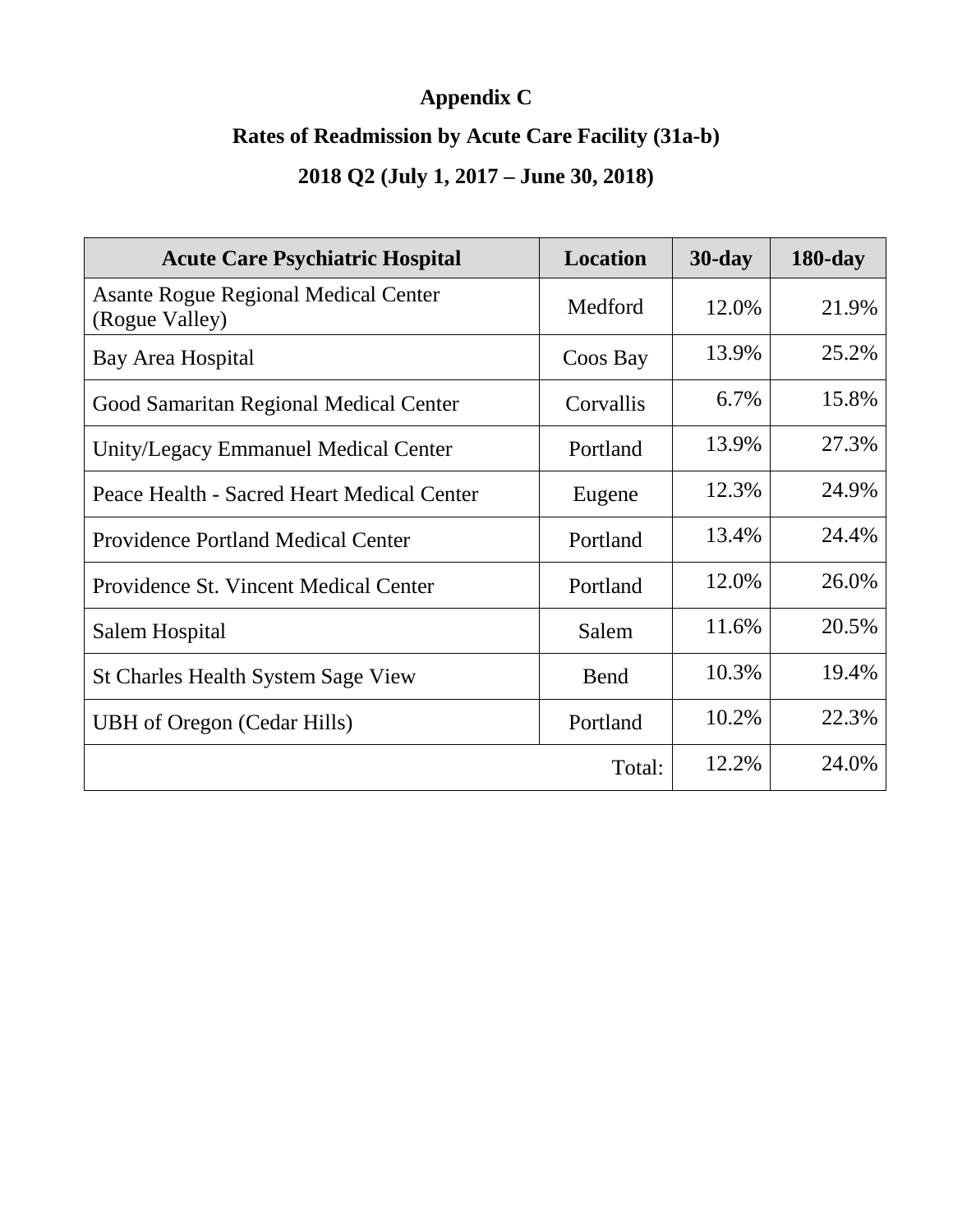## **Appendix D**

# **Average Length of Stay in Acute Care Facilities, by Facility (35)**

## **2018 Q2 (July 1, 2017 – June 30, 2018)**

| <b>Acute Care Psychiatric Hospital</b>                        | <b>Location</b> | Average<br>Length<br>of Stay | <b>Number of</b><br><b>Individuals</b><br>whose<br>Length of<br><b>Stay</b><br>exceeds 20<br>days |
|---------------------------------------------------------------|-----------------|------------------------------|---------------------------------------------------------------------------------------------------|
| <b>Asante Rogue Regional Medical Center</b><br>(Rogue Valley) | Medford         | 9.2                          | 29                                                                                                |
| Bay Area Hospital                                             | Coos Bay        | 8.0                          | 17                                                                                                |
| Good Samaritan Regional Medical Center                        | Corvallis       | 15.1                         | 48                                                                                                |
| Unity/Legacy Emmanuel Medical Center                          | Portland        | 12.1                         | 180                                                                                               |
| Peace Health - Sacred Heart Medical Center                    | Eugene          | 11.9                         | 62                                                                                                |
| <b>Providence Portland Medical Center</b>                     | Portland        | 13.0                         | 67                                                                                                |
| Providence St. Vincent Medical Center                         | Portland        | 9.8                          | 36                                                                                                |
| Salem Hospital                                                | Salem           | 12.3                         | 43                                                                                                |
| <b>St Charles Health System Sage View</b>                     | Bend            | 8.0                          | 16                                                                                                |
| <b>UBH</b> of Oregon (Cedar Hills)                            | Portland        | 9.5                          | 20                                                                                                |
|                                                               | Total:          | 11.2                         | 518                                                                                               |